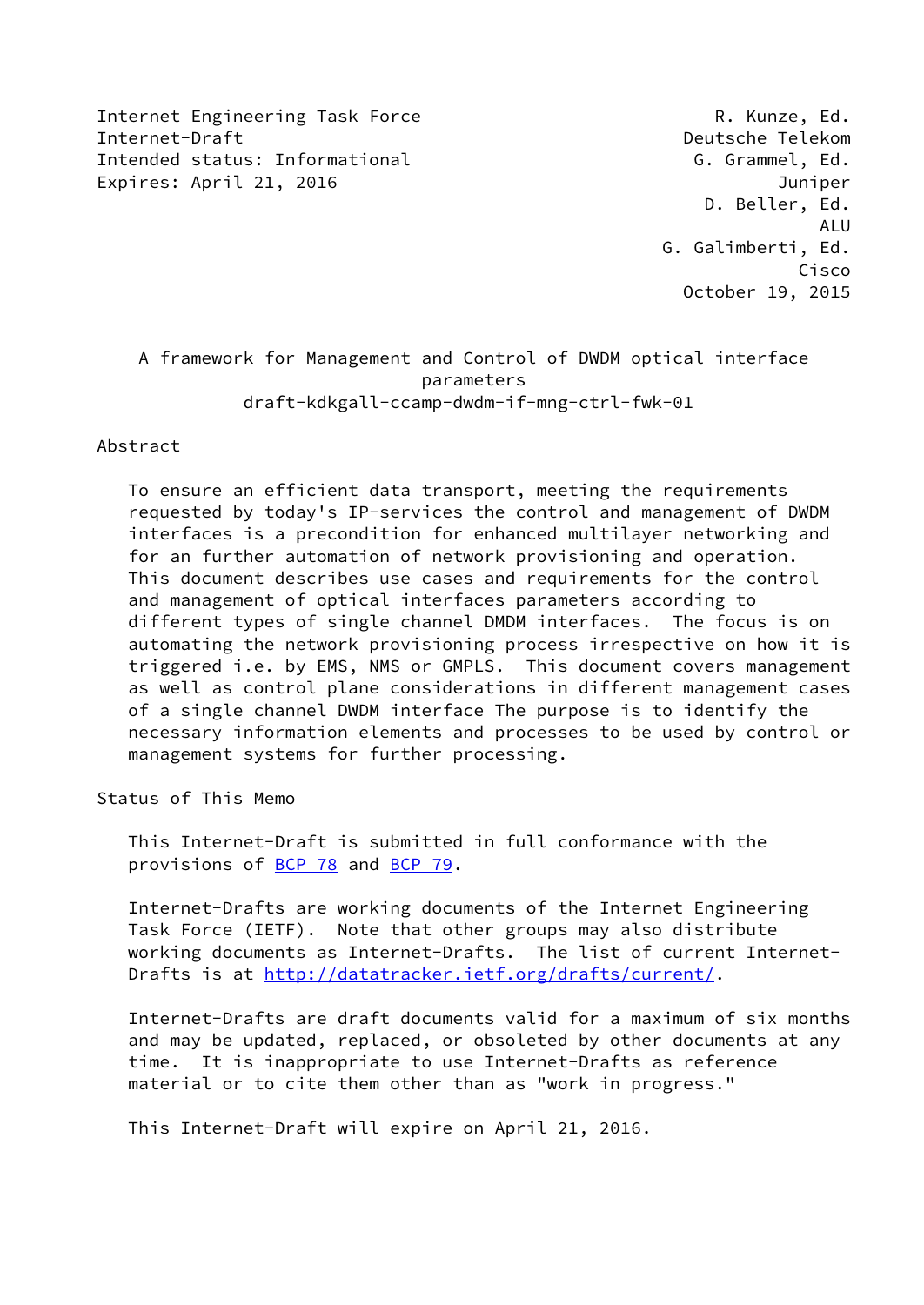Internet-Draft [draft-kdkgall-ccamp-dwdm-if-mng-ctrl-fwk-01](https://datatracker.ietf.org/doc/pdf/draft-kdkgall-ccamp-dwdm-if-mng-ctrl-fwk-01) October 2015

## Copyright Notice

 Copyright (c) 2015 IETF Trust and the persons identified as the document authors. All rights reserved.

This document is subject to **[BCP 78](https://datatracker.ietf.org/doc/pdf/bcp78)** and the IETF Trust's Legal Provisions Relating to IETF Documents [\(http://trustee.ietf.org/license-info](http://trustee.ietf.org/license-info)) in effect on the date of publication of this document. Please review these documents carefully, as they describe your rights and restrictions with respect to this document. Code Components extracted from this document must include Simplified BSD License text as described in Section 4.e of the Trust Legal Provisions and are provided without warranty as described in the Simplified BSD License.

# Table of Contents

|                                                                 | $\overline{\mathbf{3}}$ |
|-----------------------------------------------------------------|-------------------------|
|                                                                 | $\overline{4}$          |
| Terminology and Definitions<br>2.                               | $\overline{4}$          |
| Solution Space Client DWDM interface<br>3.                      | $\overline{5}$          |
| $3.1$ . Comparison of approaches for transverse compatibility   | 6                       |
| 3.1.1. Multivendor DWDM line system with transponders           | 6                       |
| 3.1.2. Black Link Deployments                                   | $\overline{8}$          |
| 4. Solutions for managing and controlling the optical interface | 10                      |
| $4.1$ . Separate Operation and Management Approaches            | 11                      |
| $4.1.1.$ Direct connection to the management system $\cdots$    | 11                      |
| $4.1.2$ . Direct connection to the DWDM management system       | 13                      |
| 4.2. Control Plane Considerations                               | 15                      |
| 4.2.1. Considerations using GMPLS UNI                           | 16                      |
| 5. Operational aspects using IUT-T G.698.2 specified single     |                         |
|                                                                 | 17                      |
|                                                                 | 17                      |
|                                                                 | 18                      |
| $\underline{6}$ .                                               | 25                      |
| $\mathbf{I}$ .                                                  | 25                      |
| 8.                                                              | 25                      |
| 9.                                                              | 25                      |
|                                                                 |                         |
| 10.1. Normative References 26                                   |                         |
|                                                                 |                         |
| 10.2. Informative References 27                                 |                         |
|                                                                 | 28                      |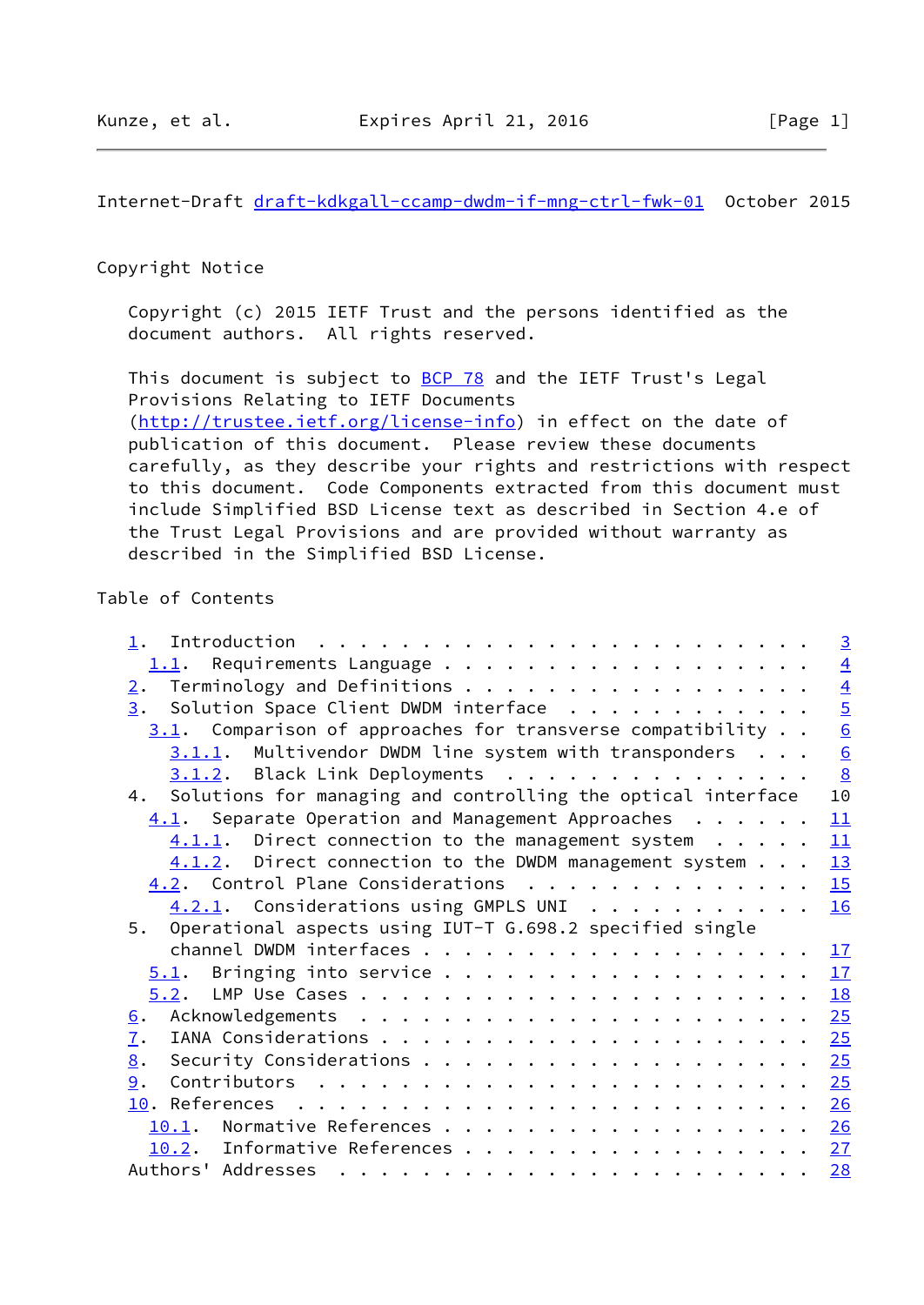Kunze, et al. **Expires April 21, 2016** [Page 2]

<span id="page-2-1"></span>Internet-Draft [draft-kdkgall-ccamp-dwdm-if-mng-ctrl-fwk-01](https://datatracker.ietf.org/doc/pdf/draft-kdkgall-ccamp-dwdm-if-mng-ctrl-fwk-01) October 2015

#### <span id="page-2-0"></span>[1](#page-2-0). Introduction

 The usage of the Colored interfaces in the Client Nodes connected to a DWDM Network (which include ROADMs and optical amplifiers) adds further networking option for operators opening to new scenarios and requiring more control/management plane integration.

 Carriers deploy their networks today as a combination of transport and packet infrastructures to ensure high availability and flexible data transport. Both network technologies are usually managed by different operational units using different management concepts. This is the status quo in many carrier networks today. In the case of a black link deployment, where the optical transport interface moves into the client device (e.g. , router), it is necessary to coordinate the management of the optical interface at the client domain with the optical transport domain. There are different levels of coordination, which are specified in this framework.

 The objective of this document is to provide a framework that describes the solution space for the control and management of single channel interfaces and give use cases on how to manage the solutions. In particular, it examines topological elements and related network management measures. From an architectural point of view, the network can be consideres as a black link, that is a set of pre configured/qualified unidirectional, single-fiber, network connections between the G.698.2 reference points S and R. The optical transport network is managed and controlled in order to provide Oprical Connections at the intended centre frequencies and the optical interfaces are managed and controlled to generate signals of the intended centre frequencies and further parameters as specified in ITU-T Recommendations G.698.2 and G.798. The Management or Control planes of the Client and DWDM network must know the parameters of the Interfaces to properly set the optical link.

 Furthermore, support for Fast Fault Detection can benefit from the solution proposed.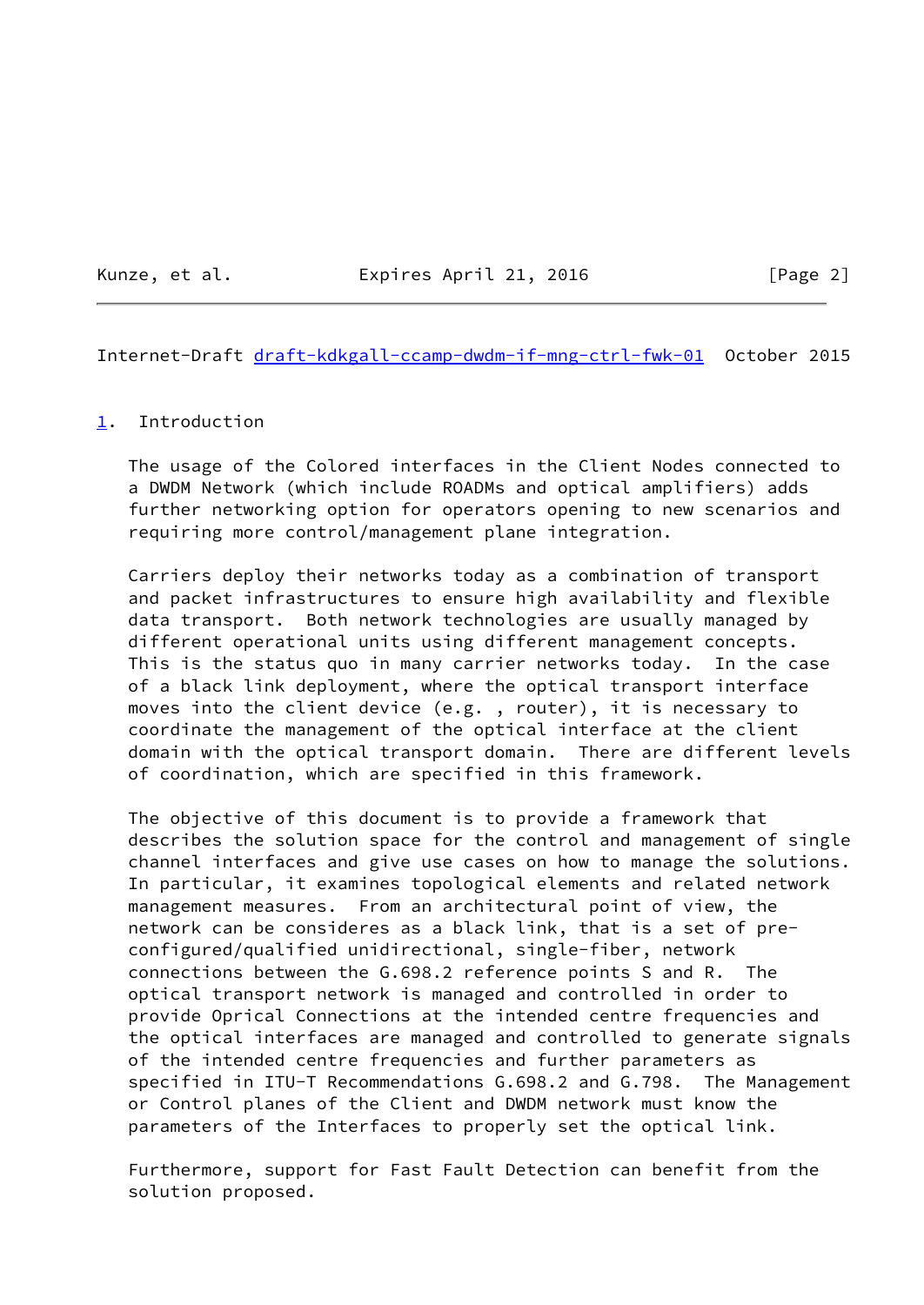Optical Routing and Wavelength assignment based on WSON is out of scope although can benefit of the way the optical parameters are exchanged between the Client and the DWDM Network.

 Additionally, the wavelength ordering process and the process how to determine the demand for a new wavelength from A to Z is out of scope.

 Note that the Control and Management Planes are two separate entities that are handling the same information in different ways. This

| Kunze, et al. | Expires April 21, 2016 | [Page 3] |
|---------------|------------------------|----------|
|---------------|------------------------|----------|

<span id="page-3-1"></span>Internet-Draft [draft-kdkgall-ccamp-dwdm-if-mng-ctrl-fwk-01](https://datatracker.ietf.org/doc/pdf/draft-kdkgall-ccamp-dwdm-if-mng-ctrl-fwk-01) October 2015

 document covers management as well as control plane considerations in different management cases of single channel DWDM interfaces.

<span id="page-3-0"></span>[1.1](#page-3-0). Requirements Language

 The key words "MUST", "MUST NOT", "REQUIRED", "SHALL", "SHALL NOT", "SHOULD", "SHOULD NOT", "RECOMMENDED", "MAY", and "OPTIONAL" in this document are to be interpreted as described in [RFC 2119 \[RFC2119](https://datatracker.ietf.org/doc/pdf/rfc2119)].

#### <span id="page-3-2"></span>[2](#page-3-2). Terminology and Definitions

 Current generation WDM netwoks are single vendor networks where the optical line system and the transponders are tightly integrated. The DWDM interfaces migration from the Transponders to the Client interfaces changes this scenario, by introducing a standardized interface at the level of OCh between the Client DWDM interface and the DWDM network.

Black Link: The Black Link [[ITU.G698.2\]](#page-30-2) allows supporting an optical transmitter/receiver pair of a single vendor or from different vendors to provide a single optical channel interface and transport it over an optical network composed of amplifiers, filters, add-drop multiplexers which may be from a different vendor. Therefore the standard defines the ingress and egress parameters for the optical interfaces at the reference points Ss and Rs.

 Single Channel DWDM Interface: The single channel interfaces to DWDM systems defined in G.698.2, which currently include the following features: channel frequency spacing: 50 GHz and wider (defined in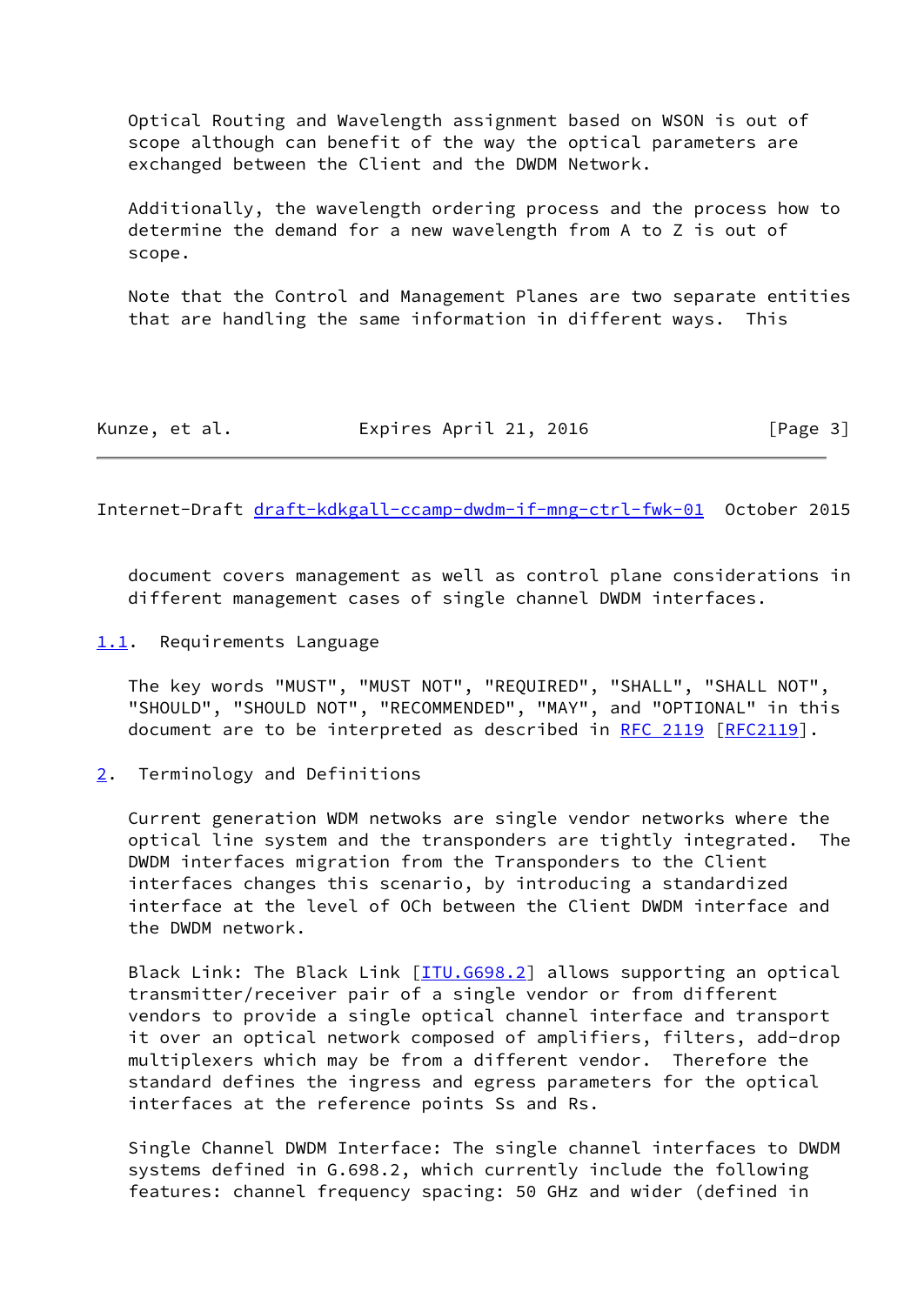[ITU-T G.694.1]); bit rate of single channel: Up to 10 Gbit/s. Future revisions are expected to include application codes for bit rates up to 40 Gb/s.

 Forward error correction (FEC): FEC is a way of improving the performance of high-capacity optical transmission systems. Employing FEC in optical transmission systems yields system designs that can accept relatively large BER (much more than 10-12) in the optical transmission line (before decoding).

 Administrative domain [G.805]: For the purposes of this Recommendation an administrative domain represents the extent of resources which belong to a single player such as a network operator, a service provider or an end-user. Administrative domains of different players do not overlap amongst themselves.

 Intra-domain interface (IaDI) [G.872]: A physical interface within an administrative domain.

Kunze, et al. **Expires April 21, 2016** [Page 4]

<span id="page-4-0"></span>Internet-Draft [draft-kdkgall-ccamp-dwdm-if-mng-ctrl-fwk-01](https://datatracker.ietf.org/doc/pdf/draft-kdkgall-ccamp-dwdm-if-mng-ctrl-fwk-01) October 2015

 Inter-domain interface (IrDI) [G.872]: A physical interface that represents the boundary between two administrative domains.

Management Plane [G.8081]: The management plane performs management functions for the transport plane, the control plane and the system as a whole. It also provides coordination between all the planes. The following management functional areas are performed in the management plane: performance management; fault management; configuration management; accounting management and security management.

 Control Plane[G.8081]: The control plane performs neighbour discovery, call control and connection control functions. Through signalling, the control plane sets up and releases connections, and may restore a connection in case of a failure. The control plane also performs other functions in support of call and connection control, such as neighbour discovery and routing information dissemination.

 Transponder: A Transponder is a network element that performs O/E/O (Optical /Electrical/Optical) conversion. In this document it is referred only transponders with 3R (rather than 2R or 1R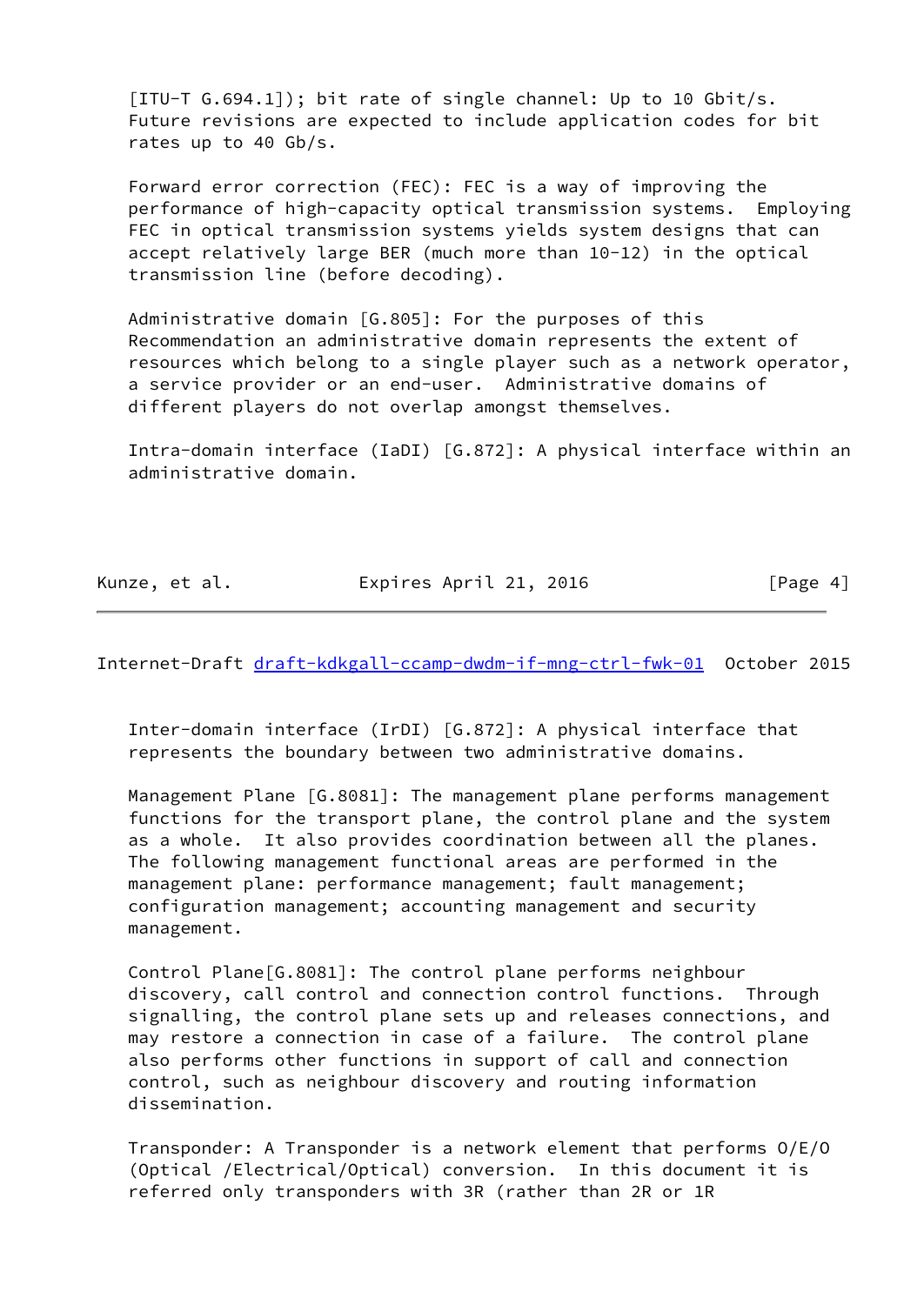regeneration) as defined in  $[IIIU.G.872]$ .

 Client DWDM interface: A Transceiver element that performs E/O (Electrical/Optical) conversion. In this document it is referred as the DWDM side of a transponder as defined in  $[\overline{ITU.G.872}]$ .

<span id="page-5-0"></span>[3](#page-5-0). Solution Space Client DWDM interface

 The management of optical interfaces using the Black Link approach deals with aspects related to the management of single-channel optical interface parameters of physical point-to-point and ring DWDM applications on single-mode optical fibres.

 The solution allows the direct connection of a wide variety of equipments using a DWDM link, for example:

- 1. A digital cross-connect with multiple optical interfaces, supplied by a different vendor from the line system
- 2. Multiple optical client devices, each from a different vendor, supplying one channel each
- 3. A combination of the above

 Table 1 provides a list of management regarding the configuration of optical parameters.

| Kunze, et al. | Expires April 21, 2016 | [Page 5] |  |
|---------------|------------------------|----------|--|
|               |                        |          |  |

<span id="page-5-1"></span>Internet-Draft [draft-kdkgall-ccamp-dwdm-if-mng-ctrl-fwk-01](https://datatracker.ietf.org/doc/pdf/draft-kdkgall-ccamp-dwdm-if-mng-ctrl-fwk-01) October 2015

| Task                                  | Domain  | l a       | $\vert$ b |   |    |  |
|---------------------------------------|---------|-----------|-----------|---|----|--|
| determination of centre frequency     | optical | R         | R         | R | R. |  |
| configuration of centre frequency at  | client  | <b>NR</b> | NR.       | R | R. |  |
| optical IF                            |         |           |           |   |    |  |
| path computation of wavelength        | optical | NR.       | NR.       | R | R. |  |
| routing of wavelength                 | optical | <b>NR</b> | <b>NR</b> | R | R  |  |
| wavelength setup across optical       | optical | $\cdot$ ? | $\cdot$ ? | R | R  |  |
| network                               |         |           |           |   |    |  |
| detection of wavelength fault         | client  | R         | R         | R | R  |  |
| fault isolation, identification of    | optical | <b>NR</b> | R         | R | R  |  |
| root failure                          |         |           |           |   |    |  |
| repair actions within optical network | optical | R         | R         | R | R  |  |
| protection switching of wavelength    | optical | NR.       | NR.       | R | R  |  |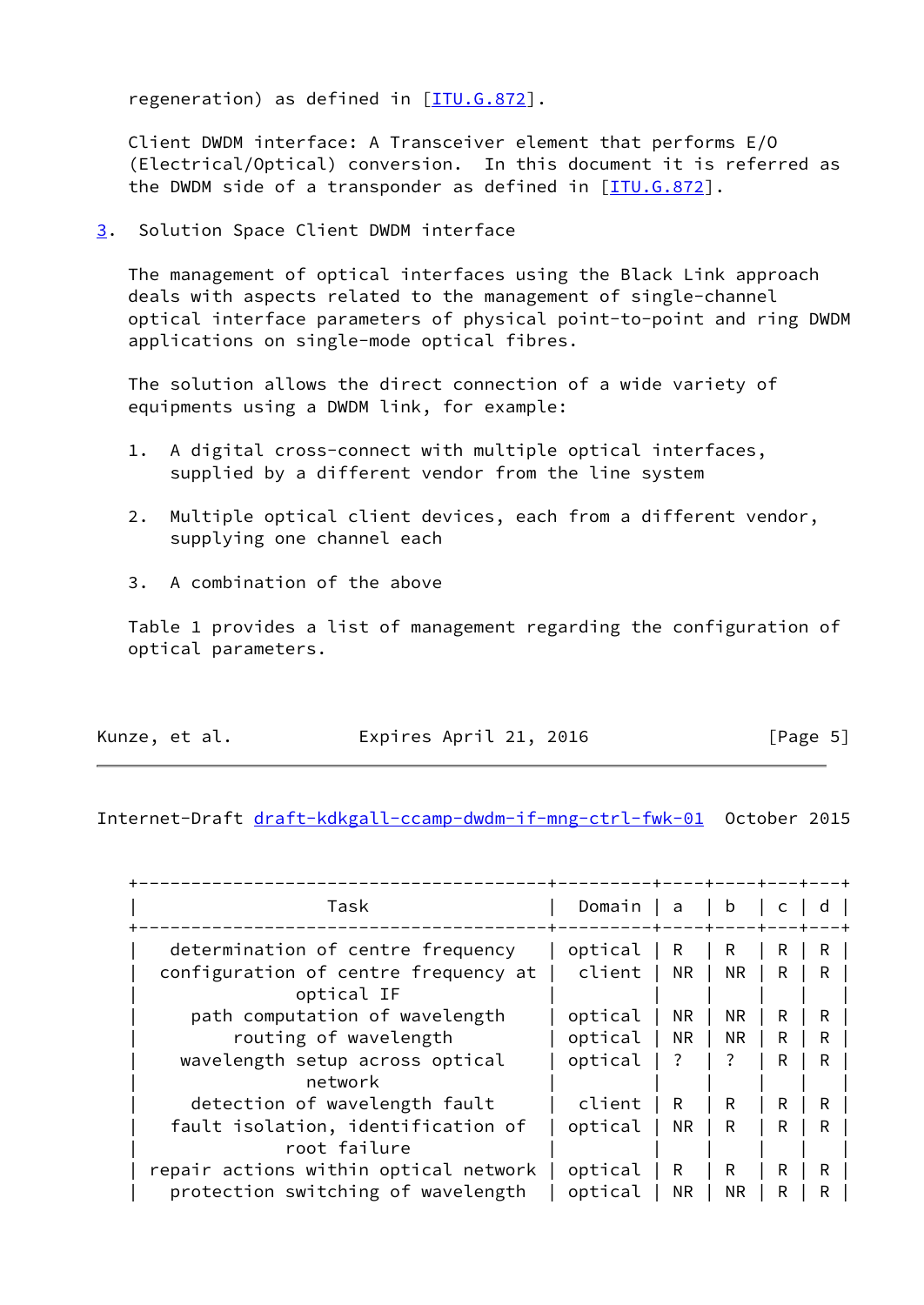| restoration of wavelength | optical | NR | NR | R | R | +---------------------------------------+---------+----+----+---+---+

Note: R = relevant, NR = not relevant

Table 1: List of tasks related to Client - Network interconnection management

Furthermore the following deployment cases will be considered:

a. Passive WDM

- b. P2P WDM systems
- c. WDM systems with OADMs
- d. Transparent optical networks supporting specific IPoWDM functions, nterfaces, protocols etc.

 Case a) is added for illustration only, since passive WDM is specified in ITU-T Recommendations G.695 and G.698.1.

 Case b) and case c)are motivated by the usage of legacy equipment using the traditional connection as described in Figure 1 combined with the BL approach.

<span id="page-6-0"></span>[3.1](#page-6-0). Comparison of approaches for transverse compatibility

<span id="page-6-1"></span>[3.1.1](#page-6-1). Multivendor DWDM line system with transponders

 As illustrated in Figure 1, for this approach interoperability is achieved via the use of optical transponders providing OEO (allowing conversion to appropriate parameters). The optical interfaces

| Kunze, et al. | Expires April 21, 2016 | [Page 6] |
|---------------|------------------------|----------|
|---------------|------------------------|----------|

Internet-Draft [draft-kdkgall-ccamp-dwdm-if-mng-ctrl-fwk-01](https://datatracker.ietf.org/doc/pdf/draft-kdkgall-ccamp-dwdm-if-mng-ctrl-fwk-01) October 2015

 labelled "single channel non-DWDM interfaces from other vendor(s)" and "Single channel non DWDM interfaces to/from other vendor(s)" can then be any short reach standardized optical interface that both vendors support, such as those found in [ITU-T G.957] [ITU-T G.691], [ITU-T G.693], [ITU-T G.959.1], etc.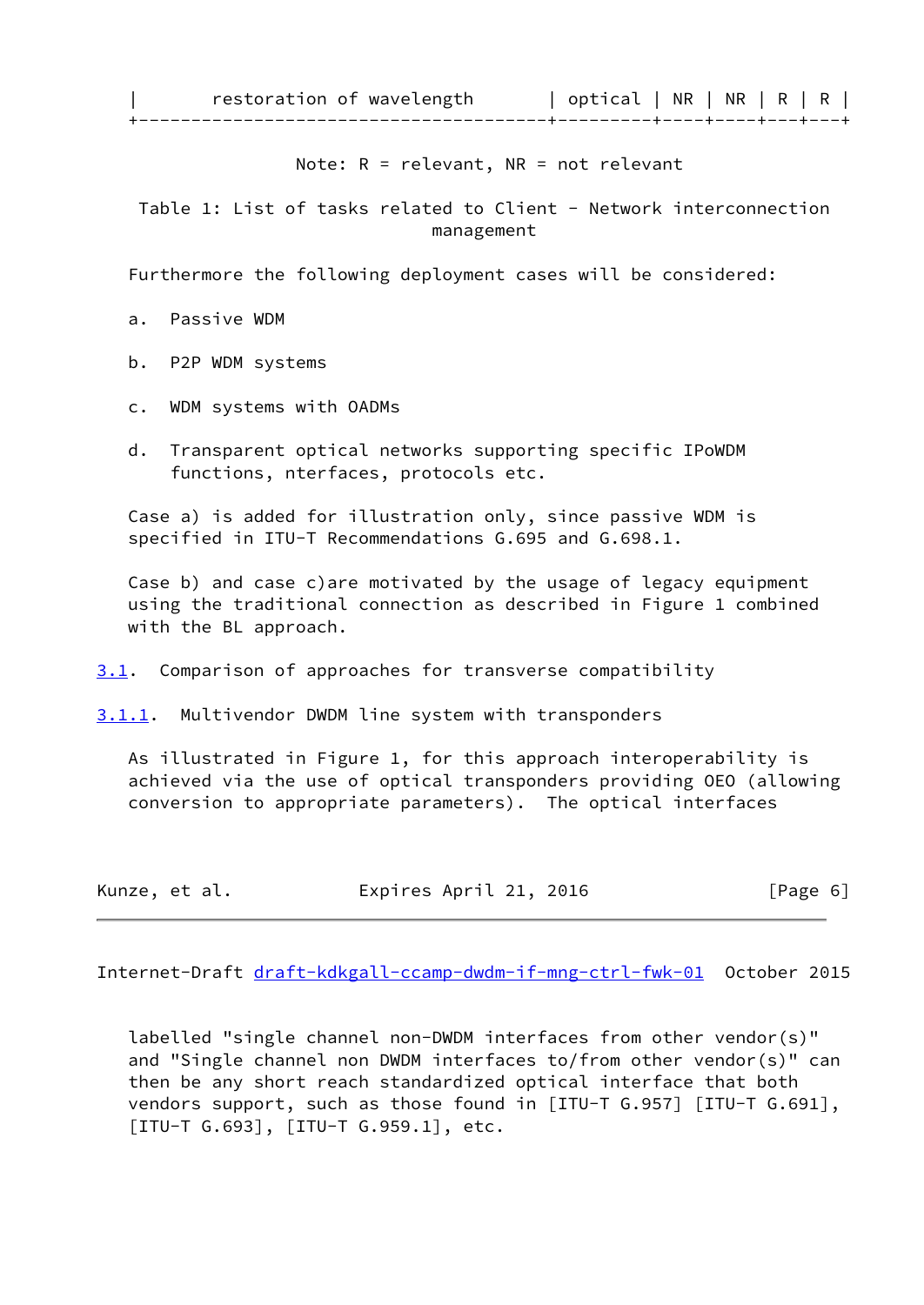

 TX/RX = Single channel non-DWDM interfaces T/ = Transponder OM = Optical Mux OD = Optical Demux



 In the scenario of Figure 1 the administrative domain is defined by the Interdomain Interface (IrDI). This interface terminates the DWDM domain. The line side is characterized by the IaDI. This interface specifies the internal parameter set of the optical administrative domain. In the case of Client DWDM interface deployment this interface moves into the client devices and extends the optical and administrative domain towards the client node. ITU-T G.698.2 specifies the parameter set for a certain set of applications.

 This document elaborates only the IaDI Interface as specified in ITU-T G.698.2 as transversely compatible and multi-vendor interface within one administrative domain controlled by the network operator. This administrative domain can contain several vendor domains (vendor A for the DWDM sub-network, and vendors B1 and B2 at the transmitter and receiver terminal side).

| Kunze, et al. | Expires April 21, 2016 | [Page 7] |
|---------------|------------------------|----------|
|               |                        |          |

<span id="page-7-1"></span>Internet-Draft [draft-kdkgall-ccamp-dwdm-if-mng-ctrl-fwk-01](https://datatracker.ietf.org/doc/pdf/draft-kdkgall-ccamp-dwdm-if-mng-ctrl-fwk-01) October 2015

<span id="page-7-0"></span>[3.1.2](#page-7-0). Black Link Deployments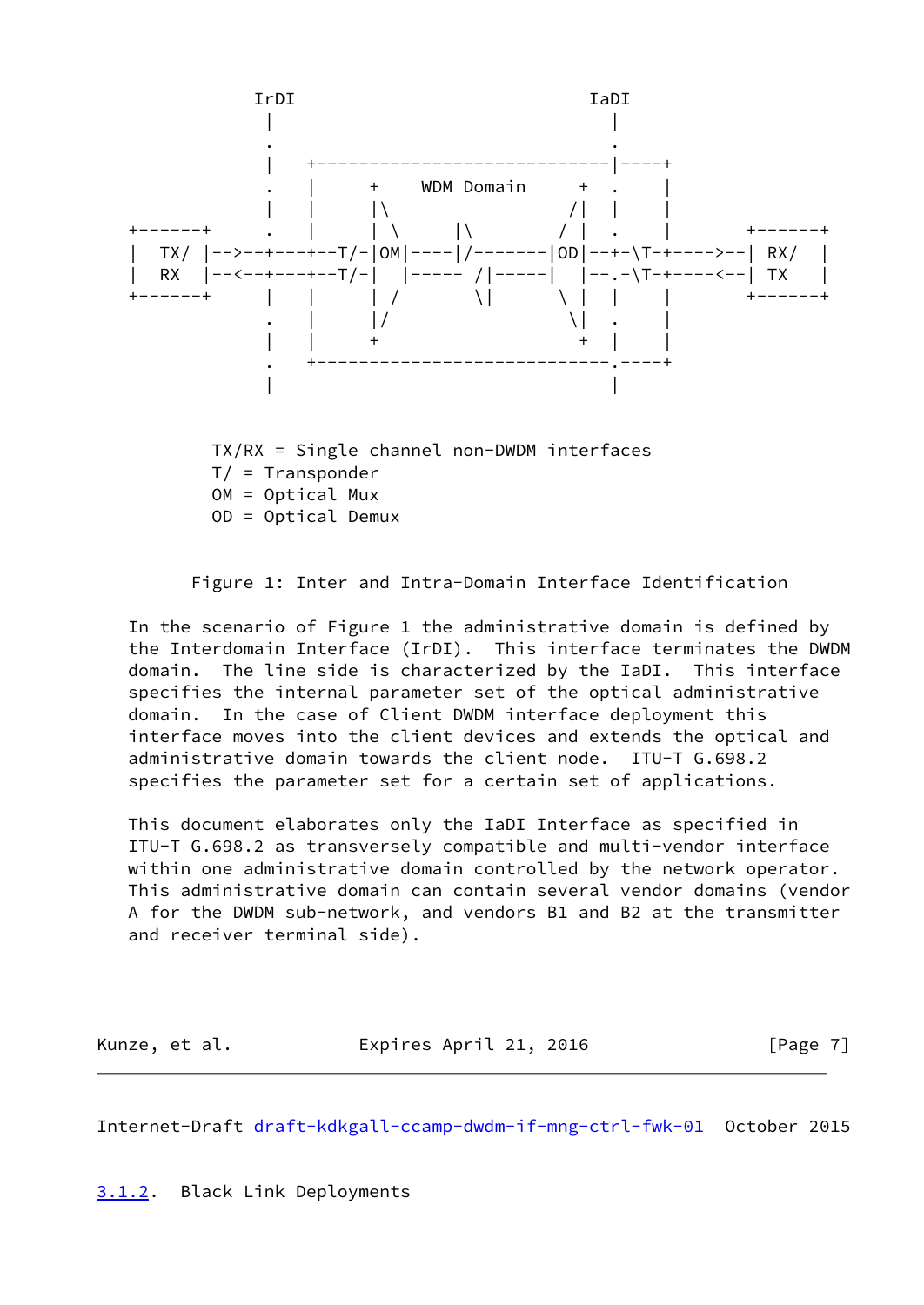In case of a Black Link deployment as shown in Figure 2, through the use of the single channel DWDM interfaces defined in [\[ITU.G698.2\]](#page-30-2), multi-vendor interconnection can also be achieved while removing the need for one s hort reach transmitter and receiver pair per channel (eliminating the transponders).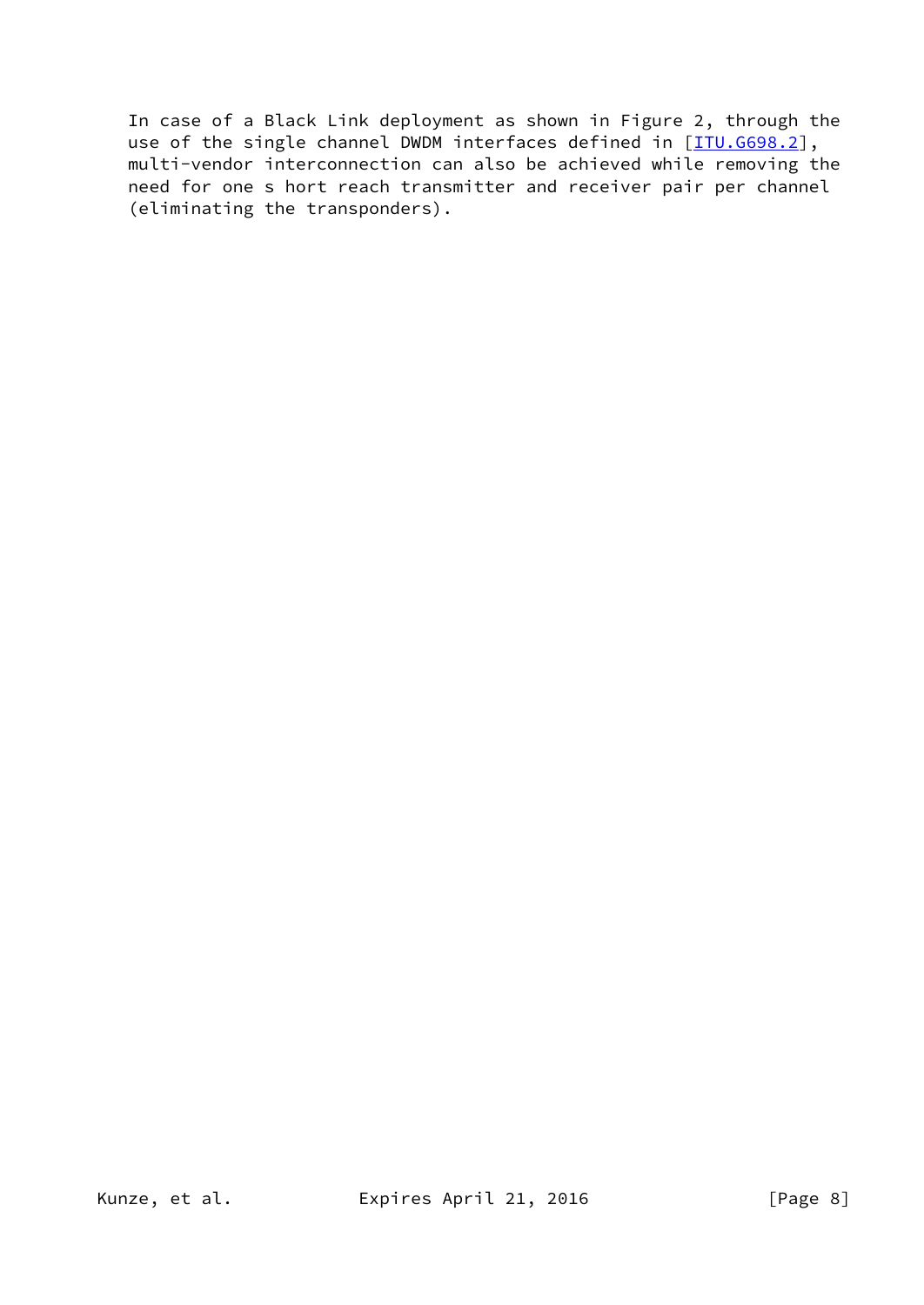Internet-Draft [draft-kdkgall-ccamp-dwdm-if-mng-ctrl-fwk-01](https://datatracker.ietf.org/doc/pdf/draft-kdkgall-ccamp-dwdm-if-mng-ctrl-fwk-01) October 2015

 Figure 2 shows a set of reference points, for the linear "black-link" approach, for single-channel connection (Ss and Rs) between transmitters (Tx) and receivers (Rx). Here the DWDM network elements include an optical multiplexer (OM) and an optical demultiplexer (OD) (which are used as a pair with the peer element), one or more optical amplifiers and may also include one or more OADMs.



|==================== Black Link =======================|

 Ss = Reference point at the DWDM network element tributary output Rs = Reference point at the DWDM network element tributary input  $Lx =$ Lambda x OM = Optical Mux OD = Optical Demux OADM = Optical Add Drop Mux

Linear DWDM network as per ITU-T G.698.2

Figure 2: Linear Black Link

 In Figure 2, if the administrative domain consists of several domains (e.g. A for a DWDM network, B1 for the DWDM Tx, and B2 for the DWDM Rx), it is typical that there will be a separate Element Management Systems (EMS) will be used for each vendor domain (e.g. EMS-a for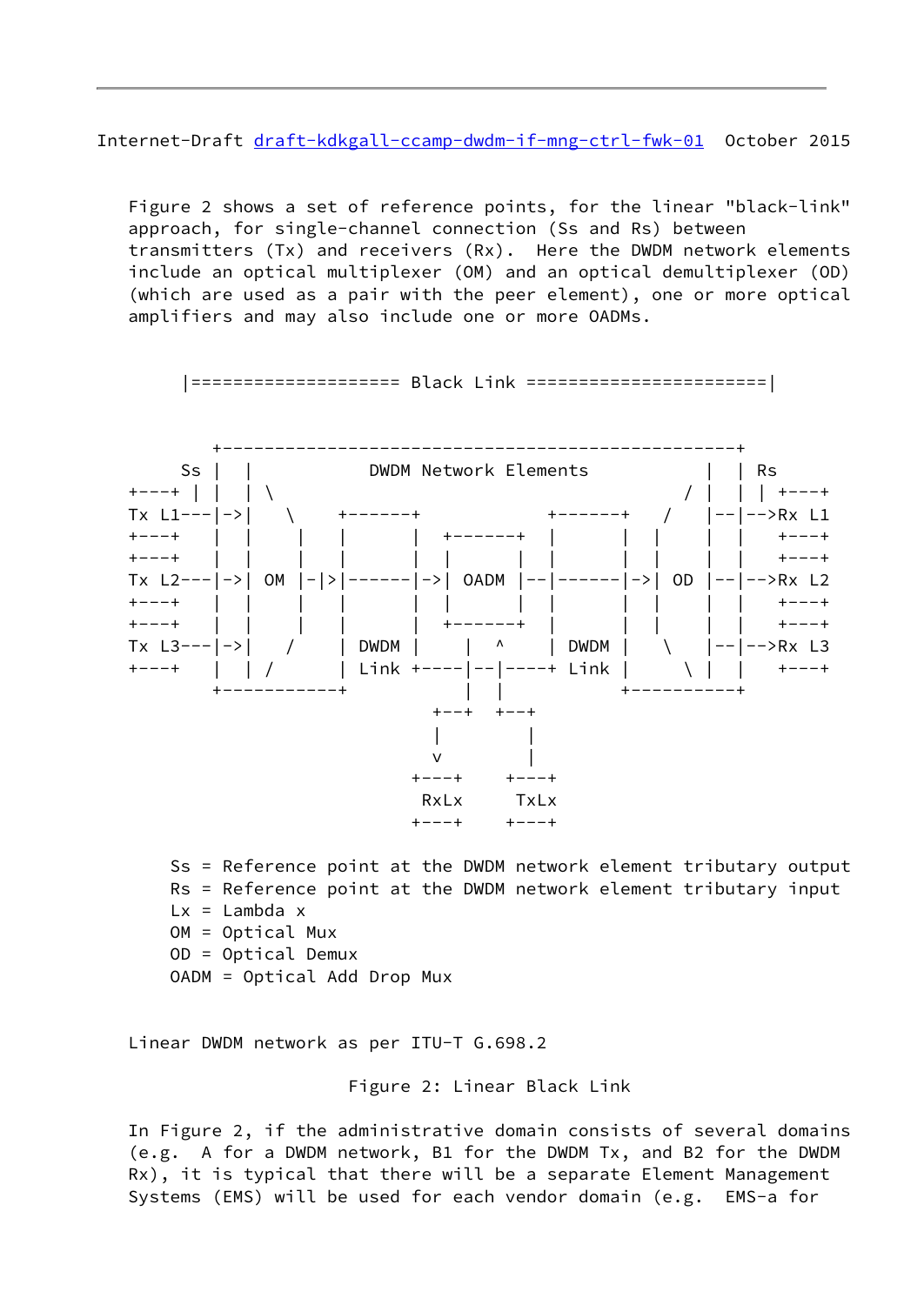domain A, EMS-b1 for domain B1, and EMS-b2 for domain B2). Each EMS may have a common standard north bound management interface to a

Kunze, et al. **Expires April 21, 2016** [Page 9]

Internet-Draft [draft-kdkgall-ccamp-dwdm-if-mng-ctrl-fwk-01](https://datatracker.ietf.org/doc/pdf/draft-kdkgall-ccamp-dwdm-if-mng-ctrl-fwk-01) October 2015

 Network Management System (NMS), allowing consistent end-to-end management of the connection.

 To facilitate consistent end-to-end network management, the north bound management interface from the EMS to the NMS should be consistent (frome a management information point of view) with the standard protocol-neutral (or protocol-specific) information model used in the EMS south bound management interface to its subtending NEs (TX and/or RX). The [Interface-MIB] defines such a protocol specific information using SNMP/SMI, Yang models and LMP TLV to support the direct exchange of information between the Client and the Network control planes.

<span id="page-10-0"></span>[4](#page-10-0). Solutions for managing and controlling the optical interface

 Operation and management of WDM systems is traditionally seen as a homogenous group of tasks that could be carried out best when a single management system or an umbrella management system is used. Currently each WDM vendor provides an Element Management System (EMS) that also administers the wavelengths.

 Therefore from the operational point of view there are the following approaches will be considered to manage and operate optical interfaces.

<vspace>:

 1. Separate operation and management of client device and the transport network

 a.Direct link between the client device and the management system of the optical network (e.g. EMS, NMS)

 b.Indirect link to the management system of the optical network using a protocol between the client device and the directly connected WDM system node to exchange management information with the optical domain

2. Common operation and management of client device and the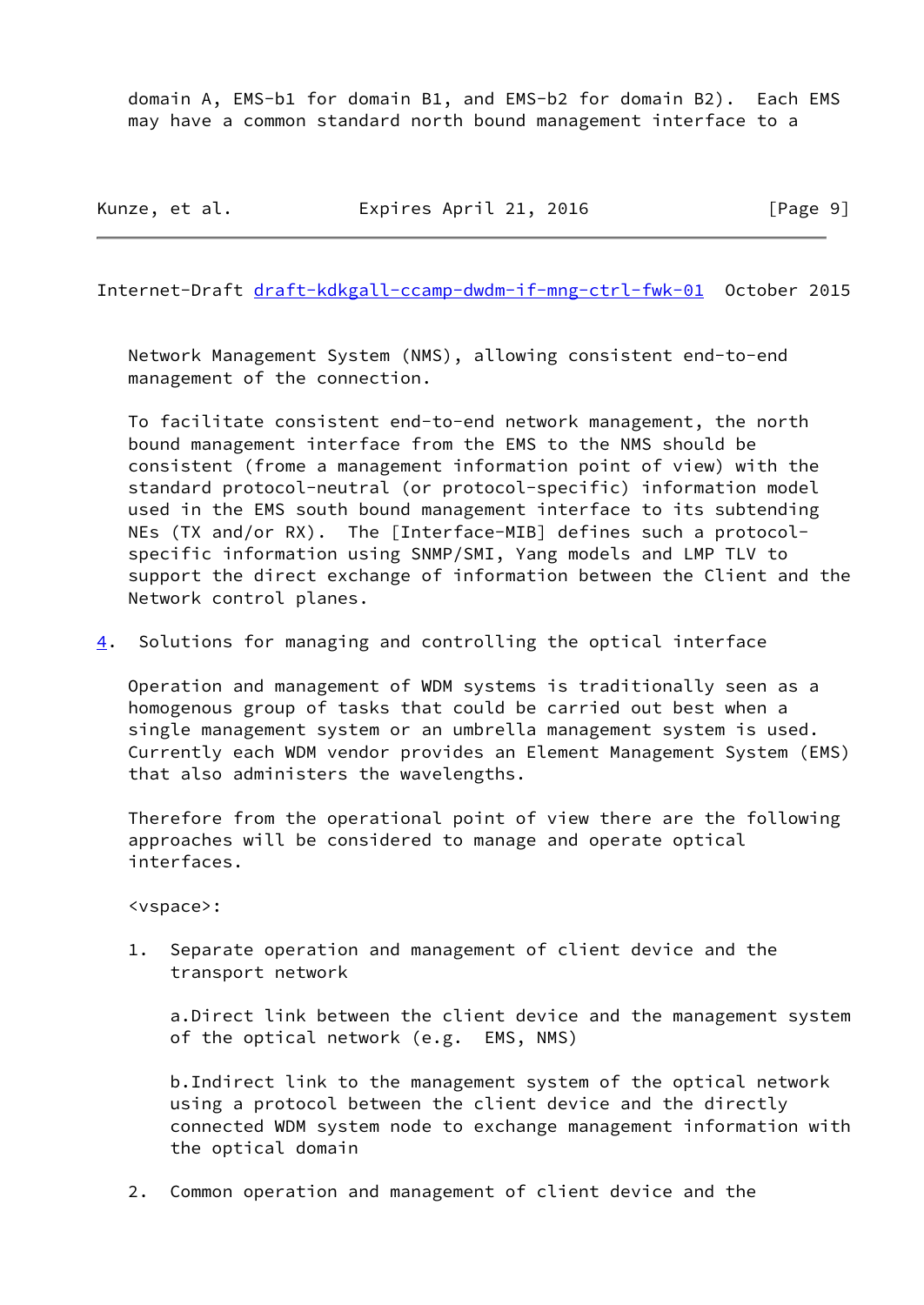# Transport network

 The first option keeps the status quo in large carrier networks as mentioned above. In that case it must be ensured that the full FCAPS Management (Fault, Configuration, Accounting, Performance and Security) capabilities are supported. This means from the management staff point of view nothing changes. The transceiver/receiver optical interface will be part of the optical management domain and will be managed from the transport management staff.

| Kunze, et al. | Expires April 21, 2016 | [Page 10] |
|---------------|------------------------|-----------|
|               |                        |           |

<span id="page-11-1"></span>Internet-Draft [draft-kdkgall-ccamp-dwdm-if-mng-ctrl-fwk-01](https://datatracker.ietf.org/doc/pdf/draft-kdkgall-ccamp-dwdm-if-mng-ctrl-fwk-01) October 2015

 The second solution addresses the case where underlying WDM transport network is mainly used to interconnect a homogeneous set of client nodes (e.g. IP routers or digital crossconnects). Since the service creation and restoration could be done by to higher layers (e.g. IP), this may lead to more efficient network operation and a higher level of integration.

<span id="page-11-0"></span>[4.1](#page-11-0). Separate Operation and Management Approaches

<span id="page-11-2"></span>[4.1.1](#page-11-2). Direct connection to the management system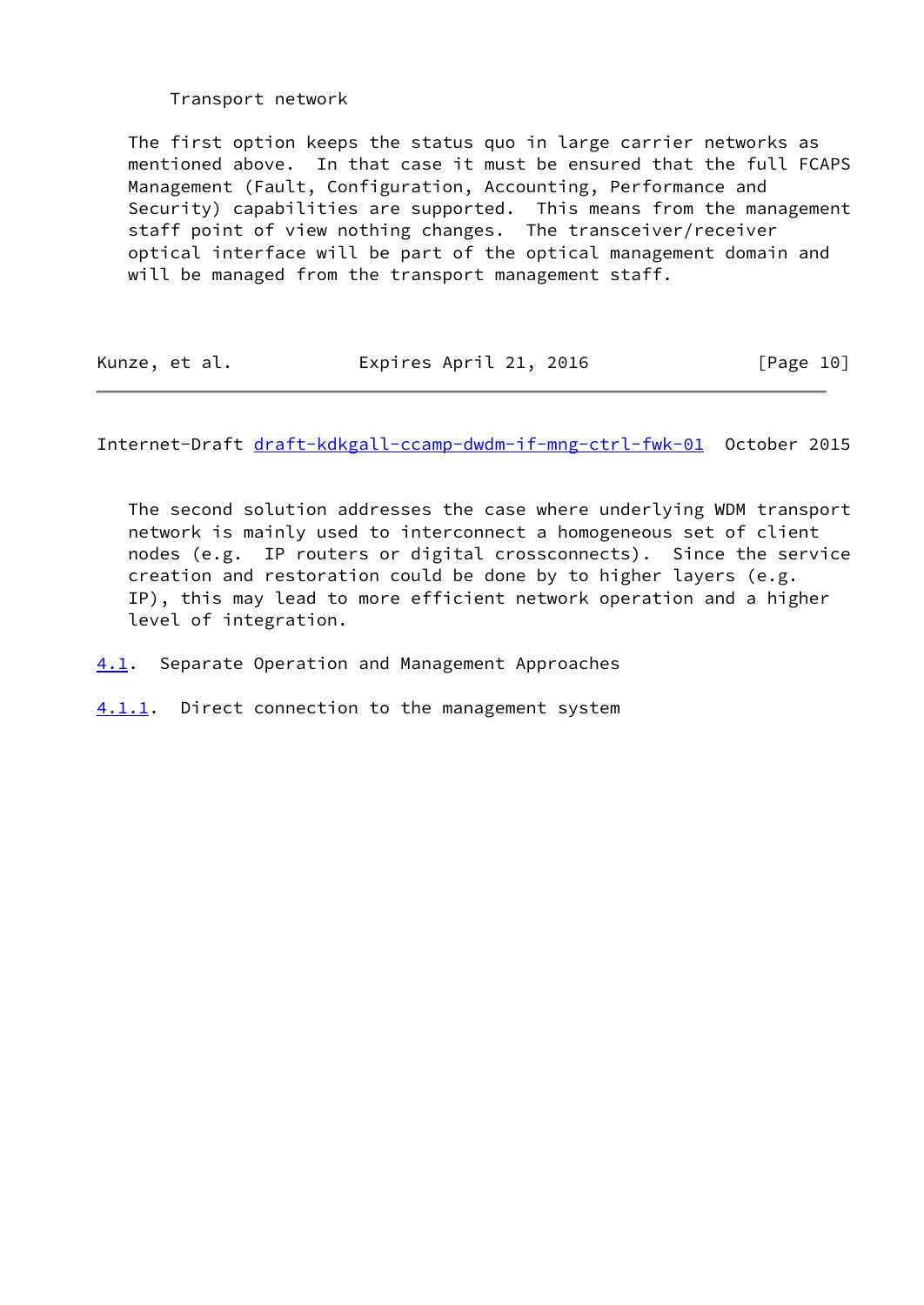Kunze, et al. **Expires April 21, 2016** [Page 11]

Internet-Draft [draft-kdkgall-ccamp-dwdm-if-mng-ctrl-fwk-01](https://datatracker.ietf.org/doc/pdf/draft-kdkgall-ccamp-dwdm-if-mng-ctrl-fwk-01) October 2015

 As depicted in Figure 3 (case 1a) one possibility to manage the optical interface within the client domain is a direct connection to the management system of the optical domain. This ensures manageability as usual.

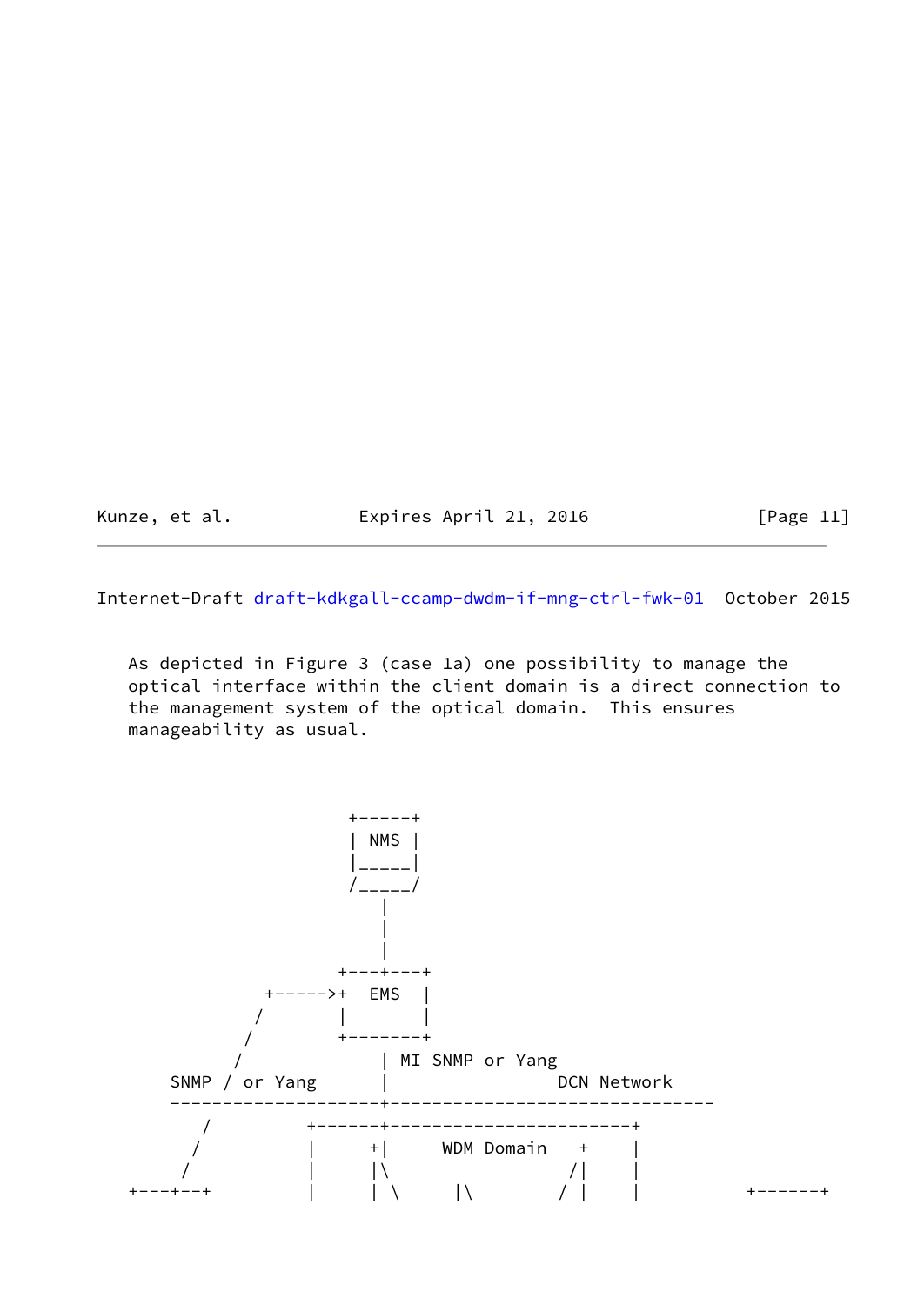

 Figure 3: Connecting Single Channel optical interfaces to the Transport Management system

 The exchange of management information between client device and the management system assumes that some form of a direct management communication link exists between the client device and the DWDM management system (e.g. EMS). This may be an Ethernet Link or a DCN connection (management communication channel MCC).

| Kunze, et al. | Expires April 21, 2016 |  | [Page 12] |  |
|---------------|------------------------|--|-----------|--|
|               |                        |  |           |  |

<span id="page-13-1"></span>Internet-Draft [draft-kdkgall-ccamp-dwdm-if-mng-ctrl-fwk-01](https://datatracker.ietf.org/doc/pdf/draft-kdkgall-ccamp-dwdm-if-mng-ctrl-fwk-01) October 2015

 It must be ensured that the optical network interface can be managed in a standardised way to enable interoperable solutions between different optical interface vendors and vendors of the optical network management application. [RFC 3591](https://datatracker.ietf.org/doc/pdf/rfc3591) [[RFC3591](https://datatracker.ietf.org/doc/pdf/rfc3591)] defines managed objects for the optical interface type but needs further extension to cover the optical parameters required by this framework document. Therefore an extension to this MIB for the optical interface has been drafted in [[Black-Link-MIB](#page-30-4)]. In that case SNMP is used to exchange data between the client device and the management system of the WDM domain. Yang models are as well needed to enable and SDN controller to easily read/provision the interfaces parameters.

 Note that a software update of the optical interface components of the client nodes must not lead obligatory to an update of the software of the EMS and vice versa.

<span id="page-13-0"></span>[4.1.2](#page-13-0). Direct connection to the DWDM management system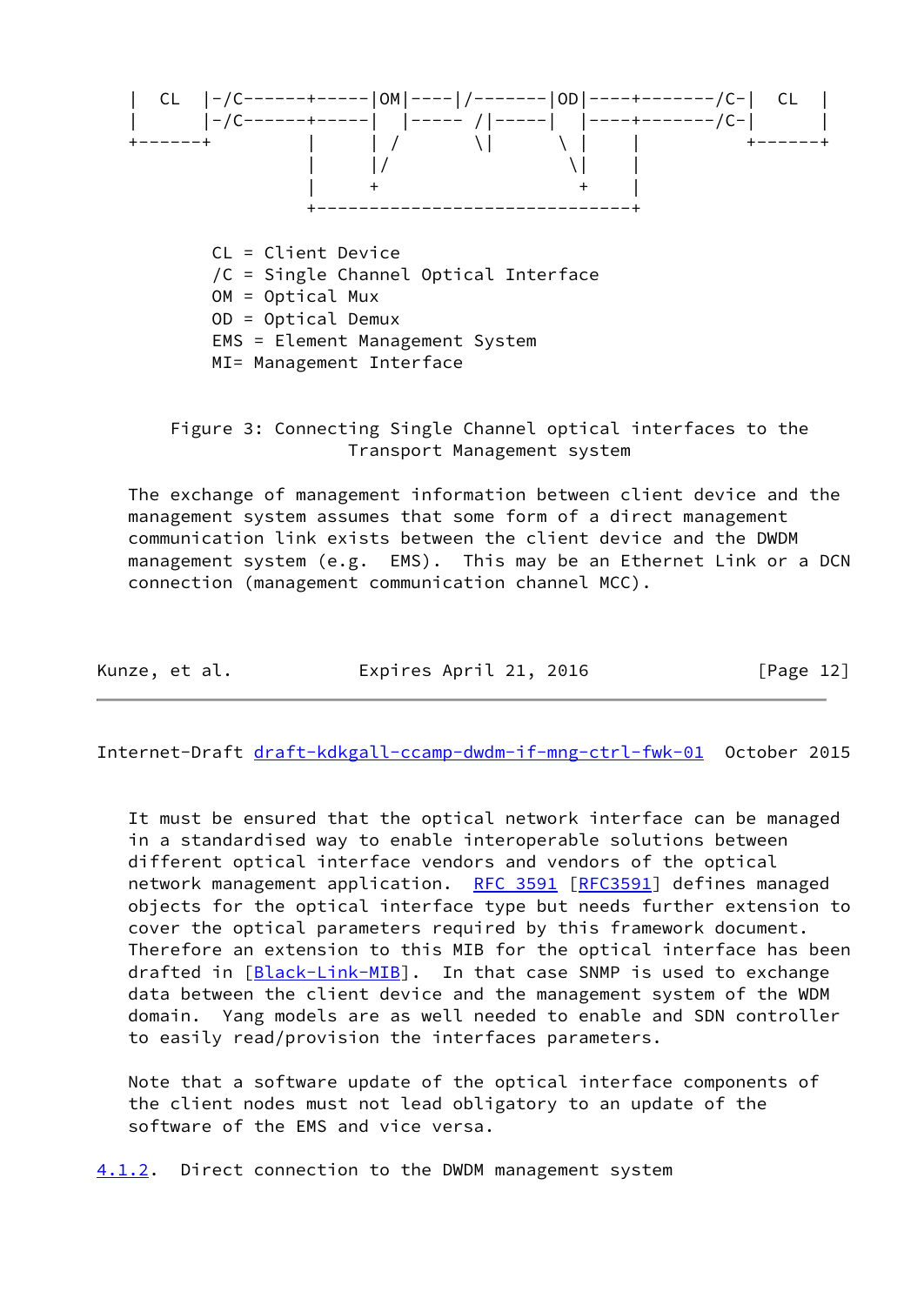Kunze, et al. **Expires April 21, 2016** [Page 13]

Internet-Draft [draft-kdkgall-ccamp-dwdm-if-mng-ctrl-fwk-01](https://datatracker.ietf.org/doc/pdf/draft-kdkgall-ccamp-dwdm-if-mng-ctrl-fwk-01) October 2015

 The alternative as shown in Figure 4 can be used in cases where a more integrated relationship between transport node (e.g. OM or OD) and client device is aspired. In that case a combination of control plane features and manual management will be used.

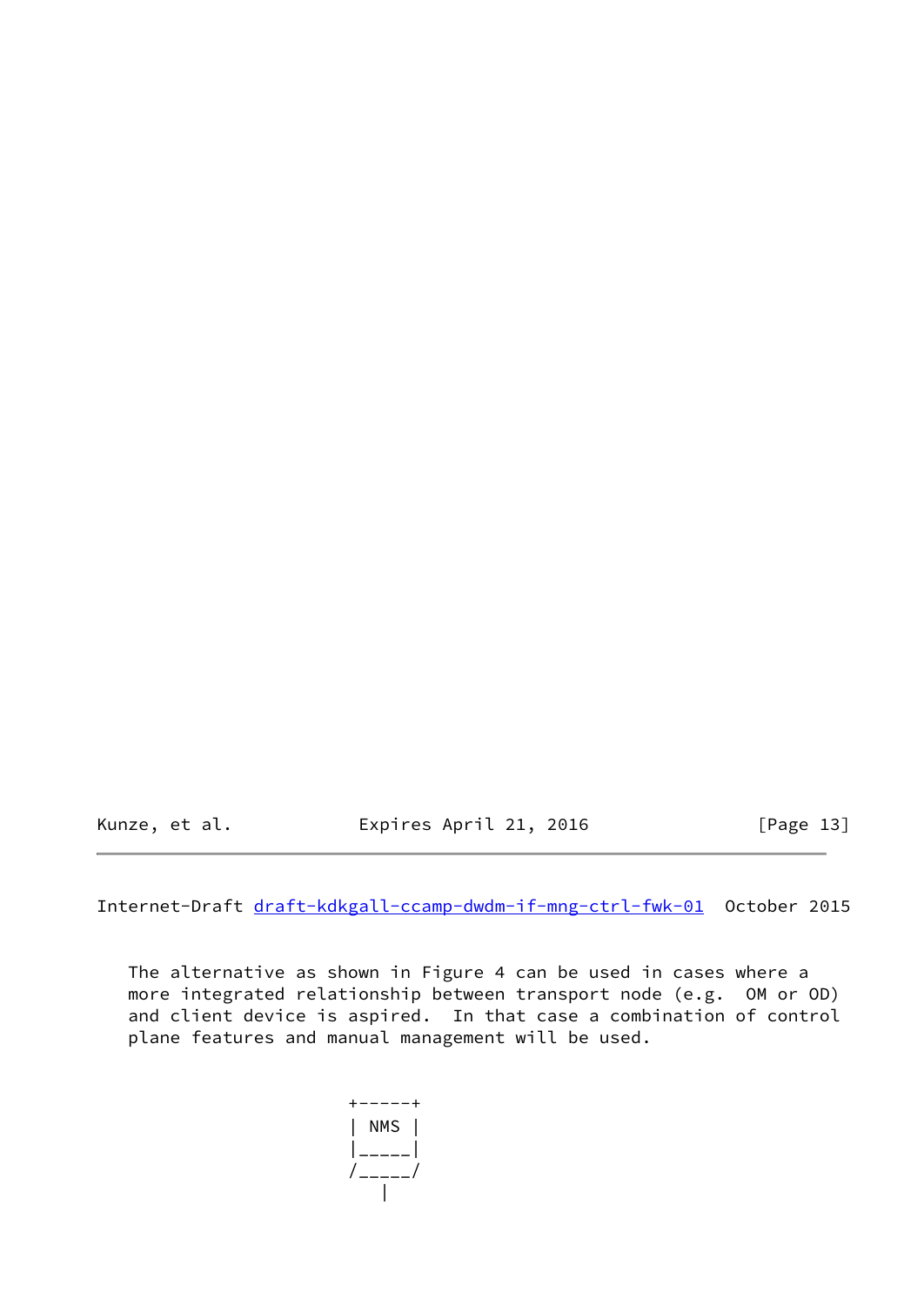

MI= Management Interface

 Figure 4: Direct connection between peer node and first optical network node

 For information exchange between the client node and the direct connected node of the optical transport network LMP as specified in [RFC 4209](https://datatracker.ietf.org/doc/pdf/rfc4209) [\[RFC4209](https://datatracker.ietf.org/doc/pdf/rfc4209)] can (should) be used. This extension of LMP may be used between a peer node and an adjacent optical network node as depicted in Figure 4.

| Kunze, et al. | Expires April 21, 2016 | [Page 14] |
|---------------|------------------------|-----------|
|---------------|------------------------|-----------|

<span id="page-15-0"></span>Internet-Draft [draft-kdkgall-ccamp-dwdm-if-mng-ctrl-fwk-01](https://datatracker.ietf.org/doc/pdf/draft-kdkgall-ccamp-dwdm-if-mng-ctrl-fwk-01) October 2015

The LMP based on [RFC 4209](https://datatracker.ietf.org/doc/pdf/rfc4209) does not yet support the transmission of configuration data (information). This functionality has to be added to the existing extensions of the protocol. The use of LMP-WDM assumes that some form of a control channel exists between the client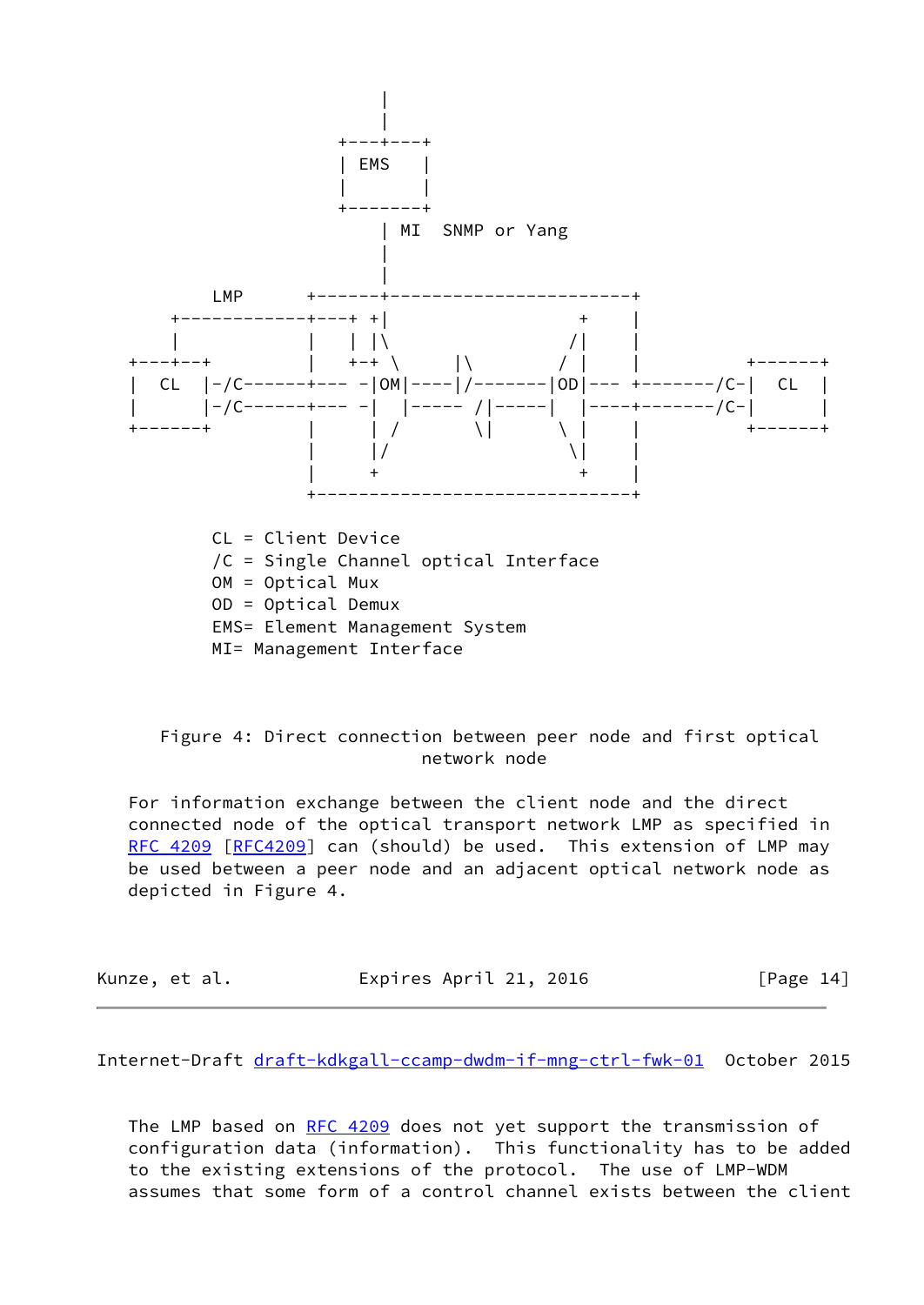node and the WDM equipment. This may be a dedicated lambda, an Ethernet Link, or other signaling communication channel (SCC or IPCC).

<span id="page-16-0"></span>[4.2](#page-16-0). Control Plane Considerations

 The concept of black link equally applies to management and control plane mechanisms. The general GMPLS control Plane for wavelength switched optical networks is work under definition in the scope of WSON.One important aspect of the BL is the fact that it includes the wavelength that is supported by the given link. Thus a BL can logically be considered as a fiber that is transparent only for a single wavelength. In other words, the wavelength becomes a characteristic of the link itself. Nevertheless the procedure to light up the fiber may vary depending on the BL implementation. Since the implementation of the BL itself is unknown a priori, different sequences to light up wavelength need to be considered:

- 1. Transponders first, transponder tuning: The transmitter is switched on and the BL is immediately transparent to its wavelength. This requires the transmitter to carefully tune power and frequency not overload the line system or to create transients.
- 2. Transponder first, OLS tuning: The transmitter is switched on first and can immediately go to the max power allowed since the OLS performs the power tuning. This leads to an intermediate state where the receiver does not receive a valid signal while the transmitter is sending out one. Alarm suppression mechanisms shall be employed to overcome that condition.
- 3. OLS first, Transponder tuning: At first the OLS is tuned to be transparent for a given wavelength, then transponders need to be tuned up. Since the OLS in general requires the presence of a wavelength to fine-tune it is internal facilities there may be a period of time where a valid signal is transmitted but the receiver is unable to detect it. This equally need to be covered by alarm suppression mechanisms.
- 4. OLS first, OLS tuning: The OLS is programmed to be transparent for a given Wavelength, then the transponders need to be switched on and further power tuning takes place. The sequencing of enabling the link needs to be covered as well.

Kunze, et al. **Expires April 21, 2016** [Page 15]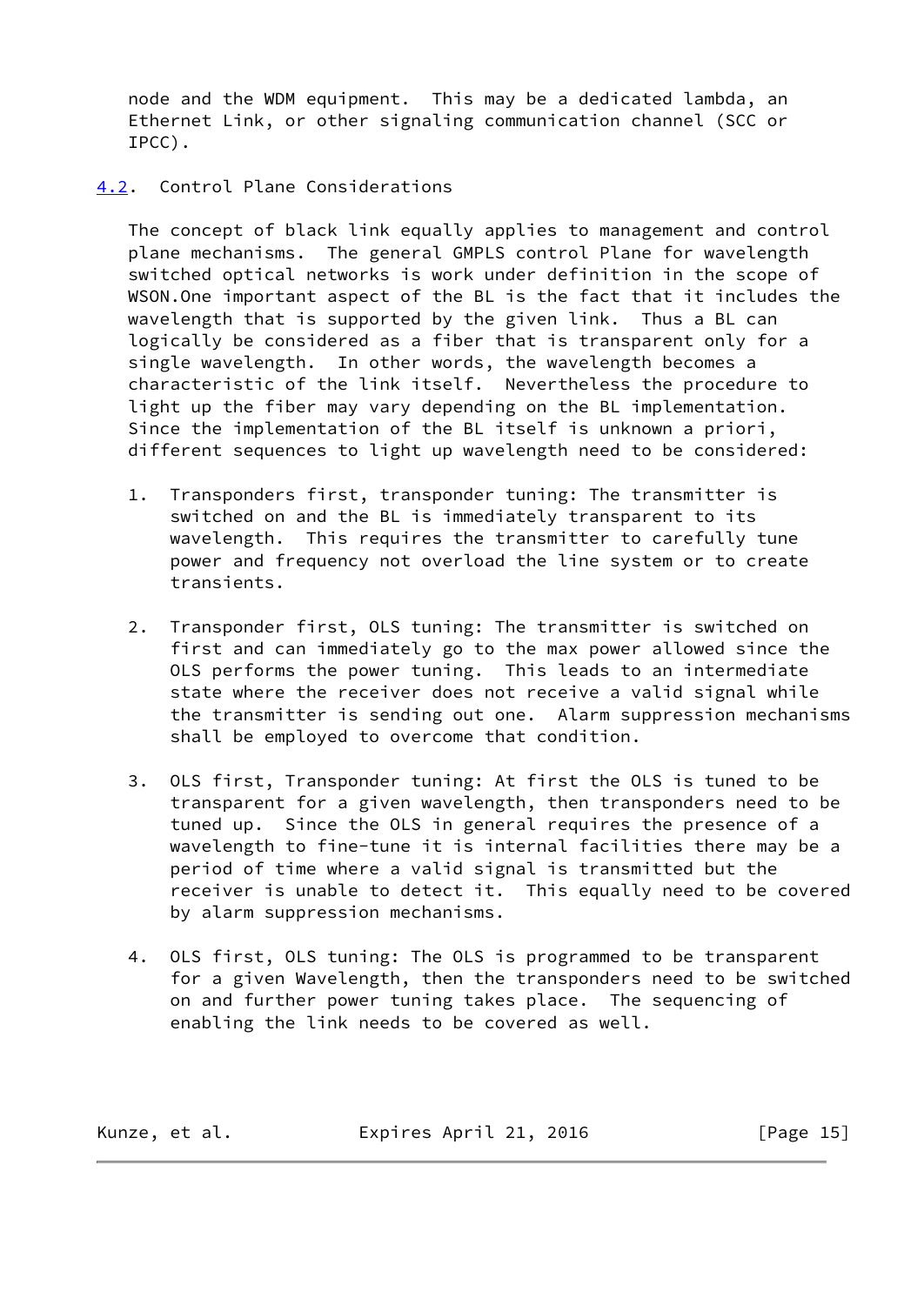<span id="page-17-1"></span>Internet-Draft [draft-kdkgall-ccamp-dwdm-if-mng-ctrl-fwk-01](https://datatracker.ietf.org/doc/pdf/draft-kdkgall-ccamp-dwdm-if-mng-ctrl-fwk-01) October 2015

 The preferred way to address these in a Control Plane enabled network is neighbour discovery including exchange of link characteristics and link property correlation. The general mechanisms are covered in [RFC4209](https://datatracker.ietf.org/doc/pdf/rfc4209) [LMP-WDM] and [RFC 4204](https://datatracker.ietf.org/doc/pdf/rfc4204) [LMP] which provides the necessary protocol framework to exchange those characteristics between client and black link. LMP-WDM is not intended for exchanging routing or signalling information but covers:

- 1. Control channel manangement
- 2. Link property correlation
- 3. Link verification
- 4. Fault Manangement

 Extensions to LMP/LMP-WDM covering the code points of the BL definition are needed. Additionally when client and server side are managed by different operational entities, Link state exchange is required to align the management systems.

## <span id="page-17-0"></span>[4.2.1](#page-17-0). Considerations using GMPLS UNI

 The deployment of G.698.2 optical interfaces is leading to some functional changes related to the control plane models and has therefore some impact on the existing interfaces especially in the case of an overlay model where the edge node requests resources from the core node and the edges node do not participate in the routing protocol instance that runs among the core nodes. [RFC 4208 \[RFC4208](https://datatracker.ietf.org/doc/pdf/rfc4208)] defines the GMPLS UNI that will be used between edge and core node. In case of a black link deployment additional functionalities are needed to setup a connection.

 It is necessary to differentiate between topology/signalling information and configuration parameters that are needed to setup a wavelength path. RSVP-TE could be used for the signalling and the reservation of the wavelength path. But there are additional information needed before RSVP-TE can start the signalling process. There are three possibilities to proceed:

- a. Using RSVP-TE only for the signalling and LMP as described above to exchange information to configure the optical interface within the edge node or
- b. RSVP-TE will be used to transport additional information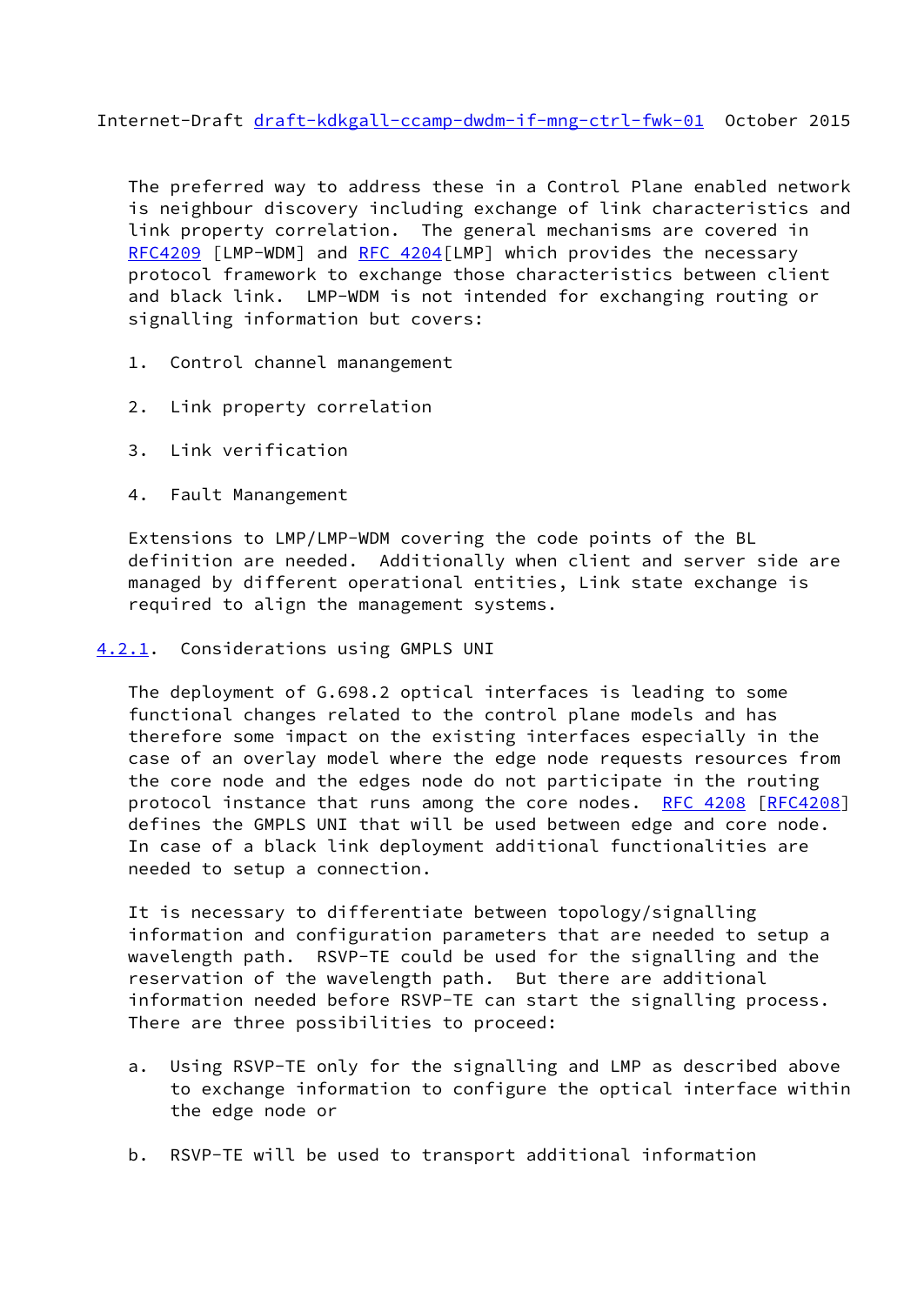<span id="page-18-0"></span>Internet-Draft [draft-kdkgall-ccamp-dwdm-if-mng-ctrl-fwk-01](https://datatracker.ietf.org/doc/pdf/draft-kdkgall-ccamp-dwdm-if-mng-ctrl-fwk-01) October 2015

 c. Leaking IGP information instead of exchanging this information needed from the optical network to the edge node (overlay will be transformed to a border-peer model)

Furthermore following issues should be addressed:

 a) The Communication between peering edge nodes using an out of band control channel. The two nodes have to exchange their optical capabilities. An extended version of LMP is needed to exchange FEC Modulation scheme,etc. that must be the same. It would be helpful to define some common profiles that will be supported. Only if the profiles match with both interface capabilities it is possible start signalling.

 b) Due to the bidirectional wavelength path that must be setup it is obligatory that the upstream edge node inserts a wavelength value into the path message for the wavelength path towards the upstream node itself. But in the case of an overlay model the client device may not have full information which wavelength must/should be selectedand this information must be exchanged between the edge and the core node.

<span id="page-18-2"></span>[5](#page-18-2). Operational aspects using IUT-T G.698.2 specified single channel DWDM interfaces

 A Comparison of the Black Link with the traditional operation scenarios provides an insight of similarities and distinctions in operation and management. The following four use cases provide an overview about operation and maintenance processes.

<span id="page-18-1"></span>[5.1](#page-18-1). Bringing into service

 It is necessary to differentiate between two operational issues for setting up a light path (a DWDM connection is specific in having defined maximum impairments) within an operational network. The first step is the preparation of the connection if no optical signal is applied. Therefore it is necessary to define the path of the connection.

The second step is to setup the connection between the Cleint DWDM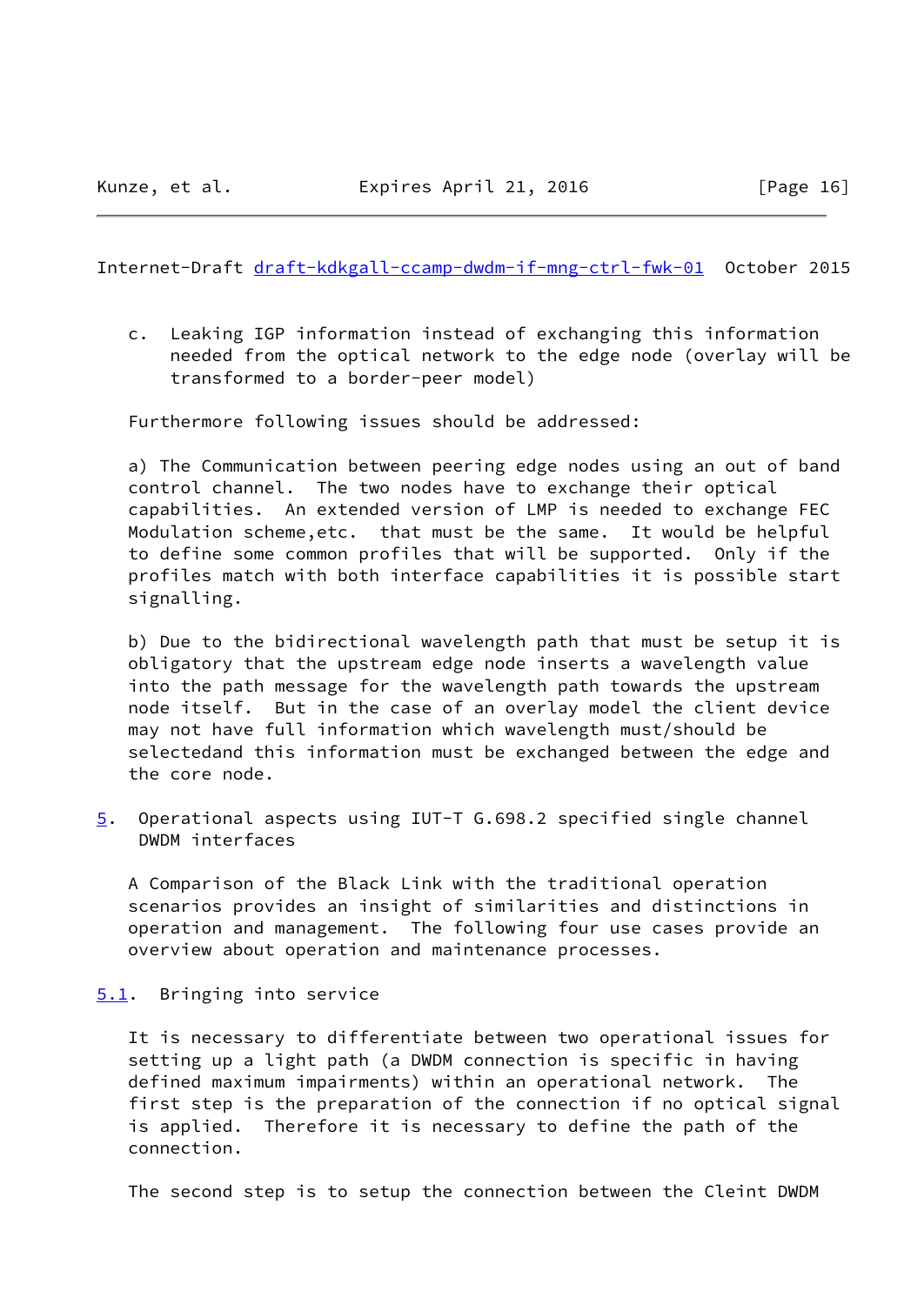interface and the ROADM port. This is done using the NMS of the optical transport network. From the operation point of view the task is similar in a Black Link scenario and in a traditional WDM environment. The Black Link connection is measured by using BER tester which use optical interfaces according to G.698.2. These measurements are carried out in accordance with ITU-T Recommendation M.xxxx. When needed further Black Link connections for resilience are brought into service in the same way.

Kunze, et al. **Expires April 21, 2016** [Page 17]

<span id="page-19-1"></span>Internet-Draft [draft-kdkgall-ccamp-dwdm-if-mng-ctrl-fwk-01](https://datatracker.ietf.org/doc/pdf/draft-kdkgall-ccamp-dwdm-if-mng-ctrl-fwk-01) October 2015

 In addition some other parameters like the Transmit Optical Power, the Received Optical Power, the Frequency, etc. must be considered.

 If the optical interface moves into a client device some of changes from the operational point of view have to be considered. The centre frequency of the Optical Channel was determined by the setup process. The optical interfaces at both terminals are set to the centre frequency before interconnected with the dedicated ports of the WDM network. Optical monitoring is activated in the WDM network after the terminals are interconnected with the dedicated ports in order to monitor the status of the connection. The monitor functions of the optical interfaces at the terminals are also activated in order to monitor the end to end connection.

 Furthermore it should be possible to automate this last step. After connecting the client device towards the first control plane managed transport node a control connection may e.g. be automatically established using LMP to exchange configuration information.

 If tunable interfaces are used in the scenario it would be possible to define a series of backup wavelength routes for restoration that could be tested and stored in backup profile. In fault cases this wavelength routes can be used to recover the service.

# <span id="page-19-0"></span>[5.2](#page-19-0). LMP Use Cases

 The use cases described below are assuming that power monitoring functions are available in the ingress and egress network element of the DWDM network, respectively. By performing link property correlation it would be beneficial to include the current transmit power value at reference point Ss and the current received power value at reference point Rs. For example if the Client transmitter power (OXC1) has a value of 0dBm and the ROADM interface measured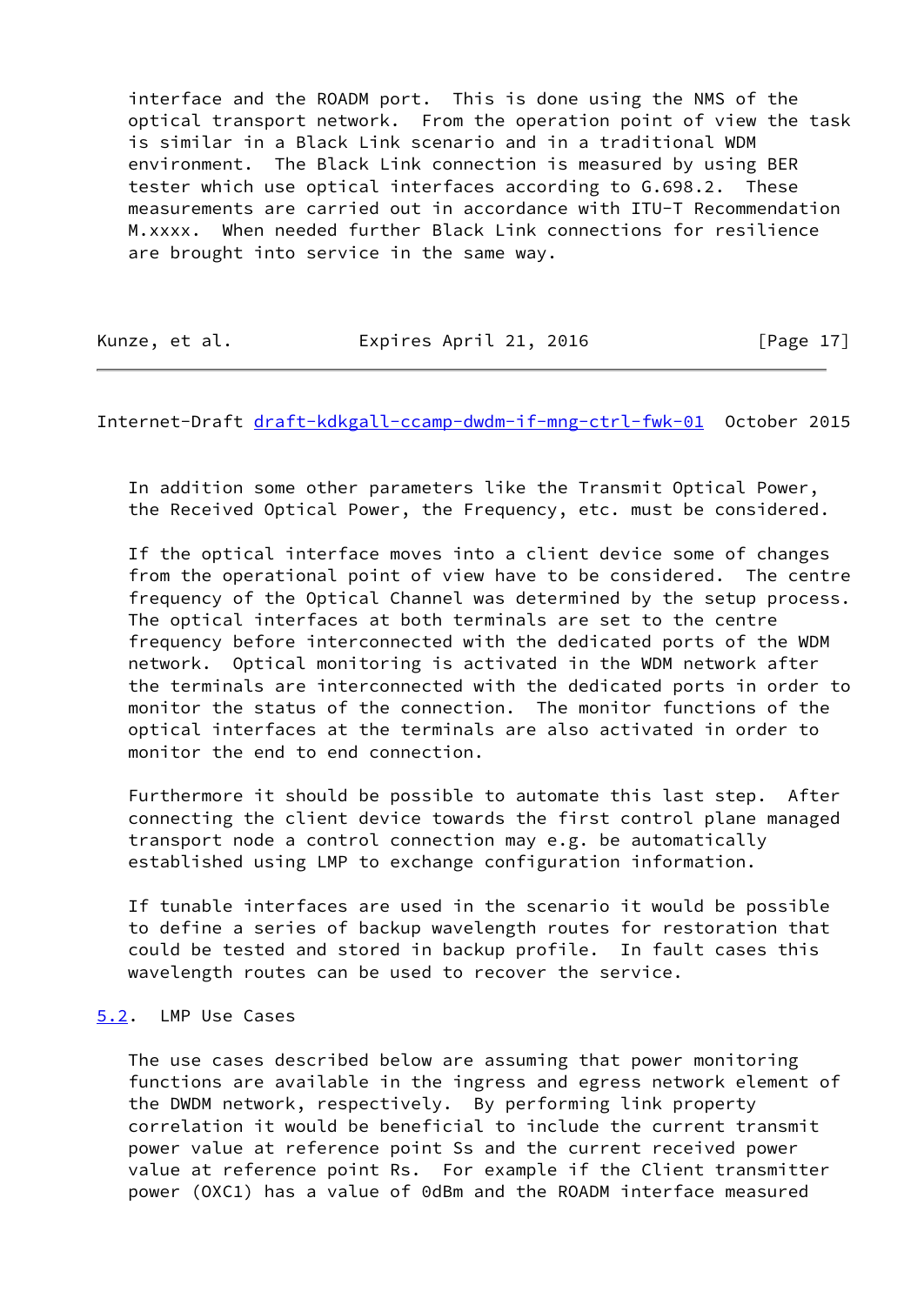power (at OLS1) is -6dBm the fiber patch cord connecting the two nodes may be pinched or the connectors are dirty. More, the interface characteristics can be used by the OLS network Control Plane in order to check the Optical Channels feasibility. Finally the OXC1 transceivers parameters (Application Code) can be shared with OXC2 using the LMP protocol to verify the Transceivers compatibility. The actual route selection of a specific wavelength within the allowed set is outside the scope of LMP. In GMPLS, the parameter selection (e.g. central frequency) is performed by RSVP-TE.

 G.698.2 defines a single channel optical interface for DWDM systems that allows interconnecting network-external optical transponders across a DWDM network. The optical transponders are considered to be external to the DWDM network. This so-called 'black link' approach illustrated in Figure 5-1 of G.698.2 and a copy of this figure is

Kunze, et al. **Expires April 21, 2016** [Page 18]

Internet-Draft [draft-kdkgall-ccamp-dwdm-if-mng-ctrl-fwk-01](https://datatracker.ietf.org/doc/pdf/draft-kdkgall-ccamp-dwdm-if-mng-ctrl-fwk-01) October 2015

 provided below. The single channel fiber link between the Ss/Rs reference points and the ingress/egress port of the network element on the domain boundary of the DWDM network (DWDM border NE) is called access link in this contribution. Based on the definition in G.698.2 it is considered to be part of the DWDM network. The access link typically is realized as a passive fiber link that has a specific optical attenuation (insertion loss). As the access link is an integral part of the DWDM network, it is desirable to monitor its attenuation. Therefore, it is useful to detect an increase of the access link attenuation, for example, when the access link fiber has been disconnected and reconnected (maintenance) and a bad patch panel connection (connector) resulted in a significantly higher access link attenuation (loss of signal in the extreme case of an open connector or a fiber cut). In the following section, two use cases are presented and discussed:

- 1) pure access link monitoring
- 2) access link monitoring with a power control loop

 These use cases require a power monitor as described in G.697 (see section 6.1.2), that is capable to measure the optical power of the incoming or outgoing single channel signal. The use case where a power control loop is in place could even be used to compensate an increased attenuation as long as the optical transmitter can still be operated within its output power range defined by its application code.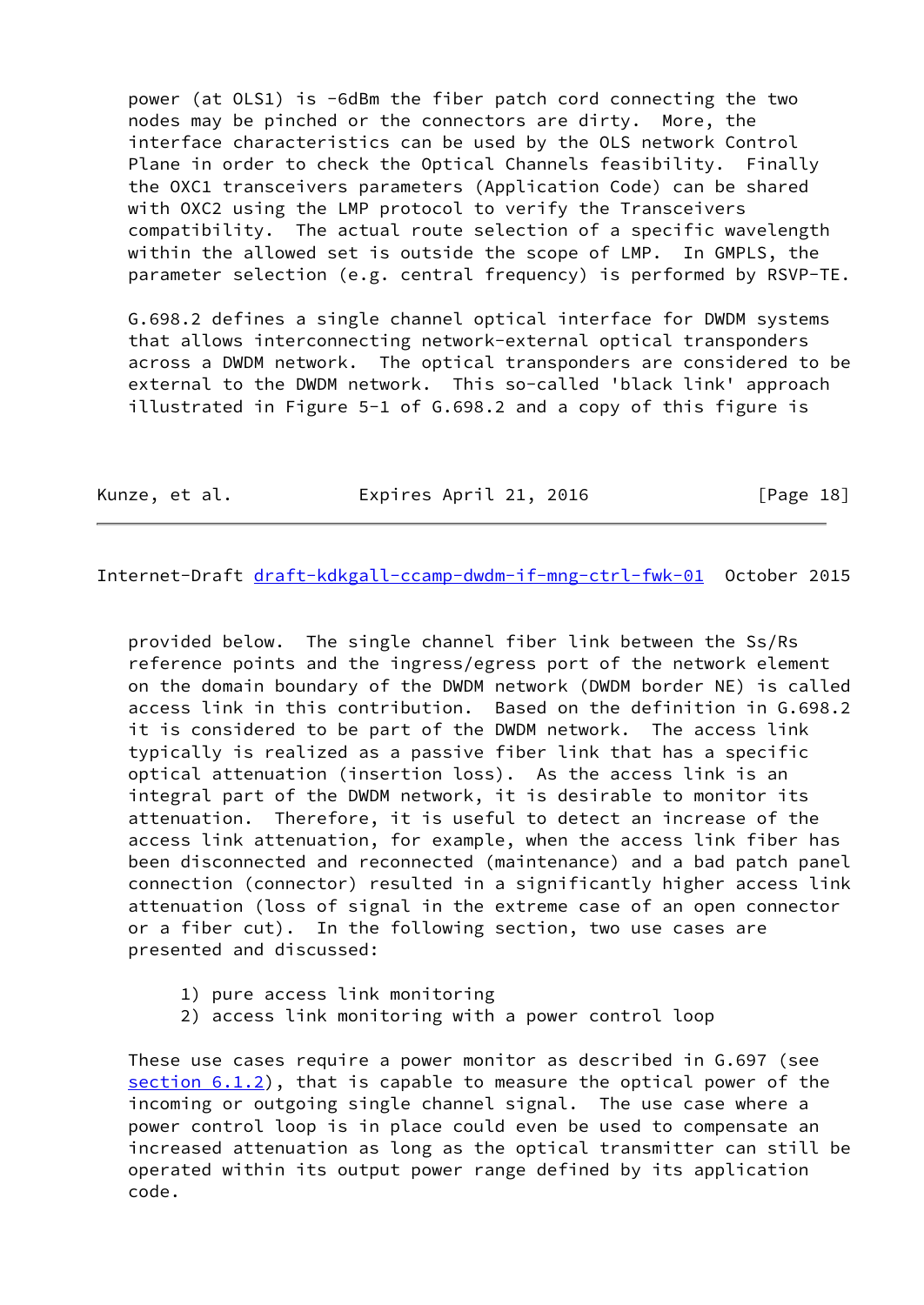Kunze, et al. **Expires April 21, 2016** [Page 19]

Internet-Draft [draft-kdkgall-ccamp-dwdm-if-mng-ctrl-fwk-01](https://datatracker.ietf.org/doc/pdf/draft-kdkgall-ccamp-dwdm-if-mng-ctrl-fwk-01) October 2015

Figure 5 Access Link Power Monitoring

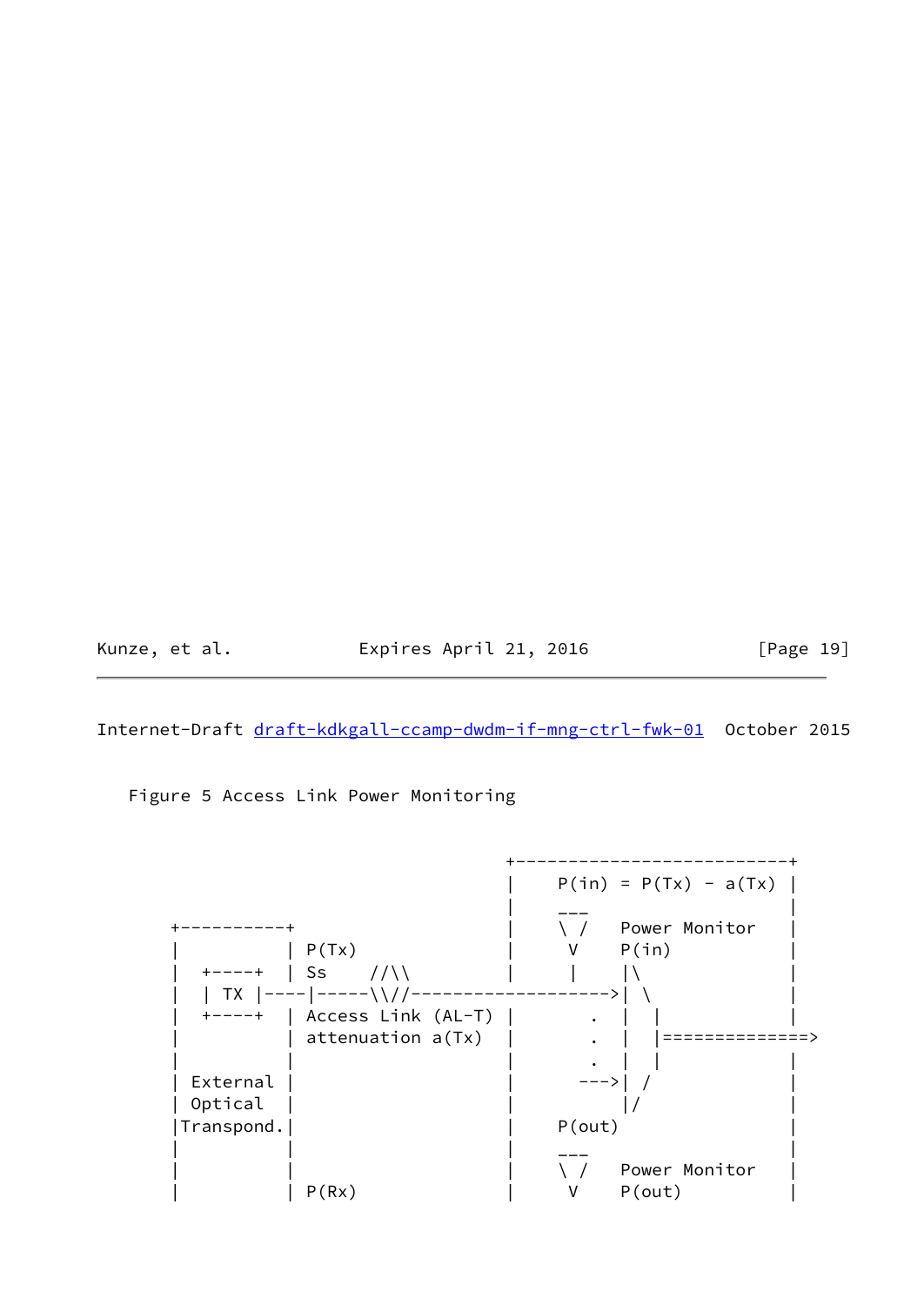

 $-$  a(Tx) = | a(Rx)

Figure 5: Extended LMP Model

Kunze, et al. Expires April 21, 2016 [Page 20]

Internet-Draft [draft-kdkgall-ccamp-dwdm-if-mng-ctrl-fwk-01](https://datatracker.ietf.org/doc/pdf/draft-kdkgall-ccamp-dwdm-if-mng-ctrl-fwk-01) October 2015

Pure Access Link (AL) Monitoring Use Case

 Figure 4 illustrates the access link monitoring use case and the different physical properties involved that are defined below:

- Ss, Rs: Single Channel reference points
- P(Tx): current optical output power of transmitter Tx
- a(Tx): access link attenuation in Tx direction (external transponder point of view)
- P(in): measured current optical input power at the input port of border DWDM NE
- t: user defined threshold (tolerance)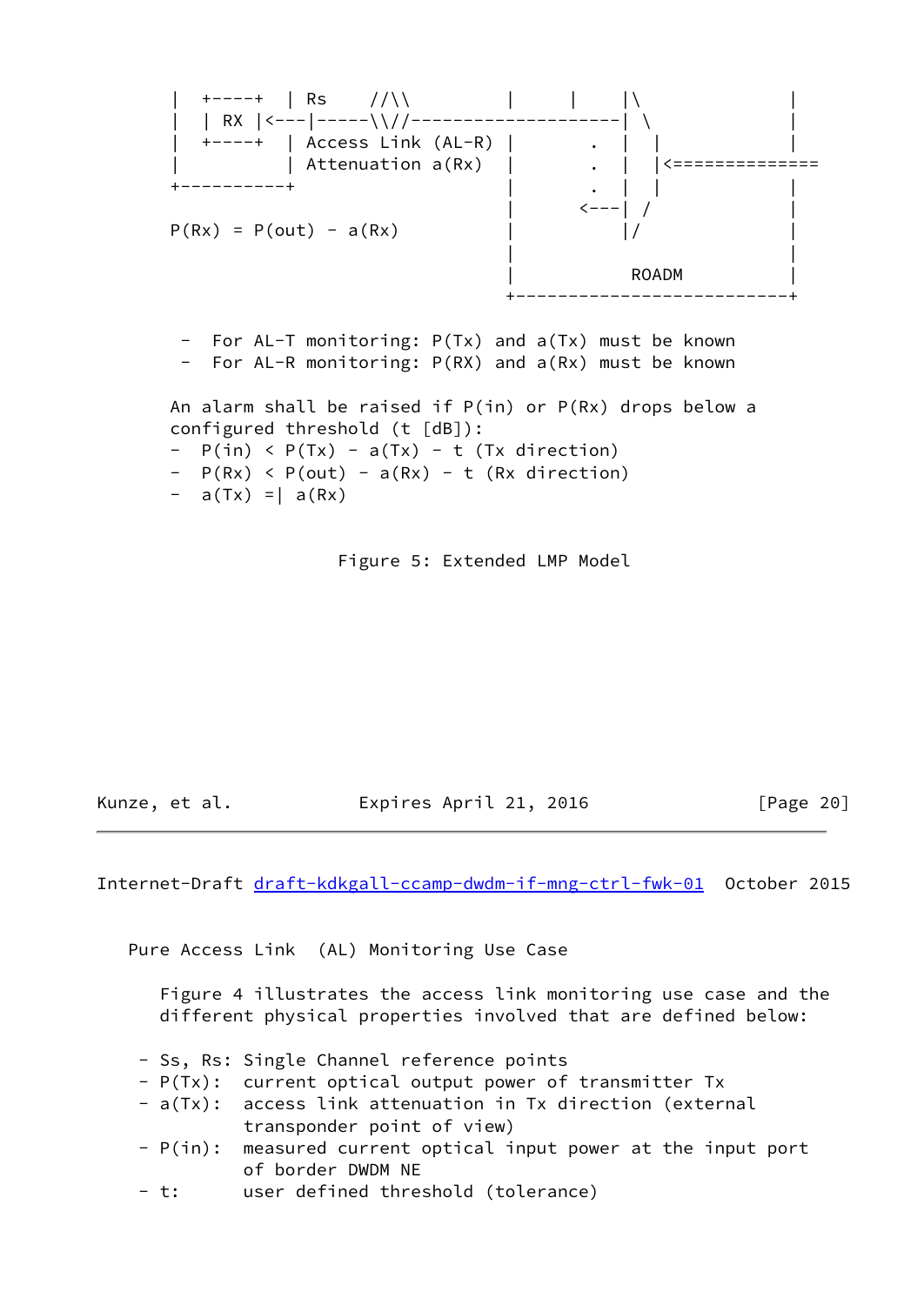- P(out): measured current optical output power at the output port of border DWDM NE
- a(Rx): access link attenuation in Rx direction (external transponder point of view)
- P(Rx): current optical input power of receiver Rx

Description:

- The access link attenuation in both directions (a(Tx), a(Rx)) is known or can be determined as part of the commissioning process. Typically, both values are the same.
- A threshold value t has been configured by the operator. This should also be done during commissioning.
- A control plane protocol (e.g. this draft) is in place that allows to periodically send the optical power values P(Tx) and P(Rx) to the control plane protocol instance on the DWDM border NE. This is llustrated in Figure 3.
- The DWDM border NE is capable to periodically measure the optical power Pin and Pout as defined in G.697 by power monitoring points depicted as yellow triangles in the figures below.

AL monitoring process:

- Tx direction: the measured optical input power Pin is compared with the expected optical input power  $P(Tx) - a(Tx)$ . If the measured optical input power P(in) drops below the value  $(P(Tx) - a(Tx) - t)$  a low power alarm shall be raised indicating that the access link attenuation has exceeded  $a(Tx) + t$ .
- Rx direction: the measured optical input power P(Rx) is compared with the expected optical input power  $P(out) - a(Rx)$ . If the measured optical input power P(Rx) drops below the value  $(P(out) - a(Rx) - t)$  a
	- low power alarm shall be raised indicating that the access link attenuation has exceeded  $a(Rx) + t$ .
- -to avoid toggling errors, the low power alarm threshold shall be lower than the alarm clear threshold.

Kunze, et al. Expires April 21, 2016 [Page 21]

Internet-Draft [draft-kdkgall-ccamp-dwdm-if-mng-ctrl-fwk-01](https://datatracker.ietf.org/doc/pdf/draft-kdkgall-ccamp-dwdm-if-mng-ctrl-fwk-01) October 2015

Figure 6 Use case 1: Access Link power monitoring

+----------+ +--------------------------+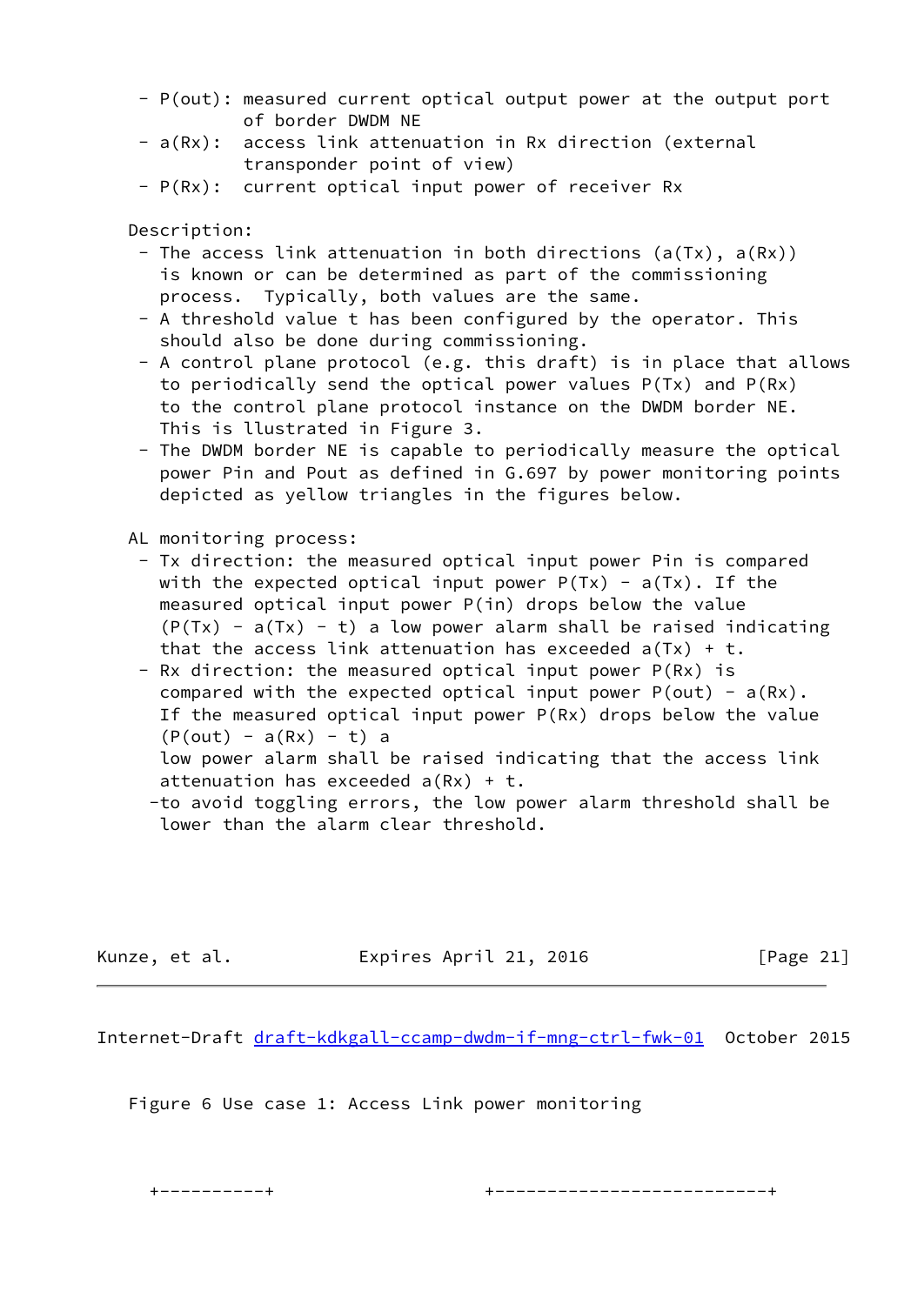

Kunze, et al. **Expires April 21, 2016** [Page 22]

Internet-Draft [draft-kdkgall-ccamp-dwdm-if-mng-ctrl-fwk-01](https://datatracker.ietf.org/doc/pdf/draft-kdkgall-ccamp-dwdm-if-mng-ctrl-fwk-01) October 2015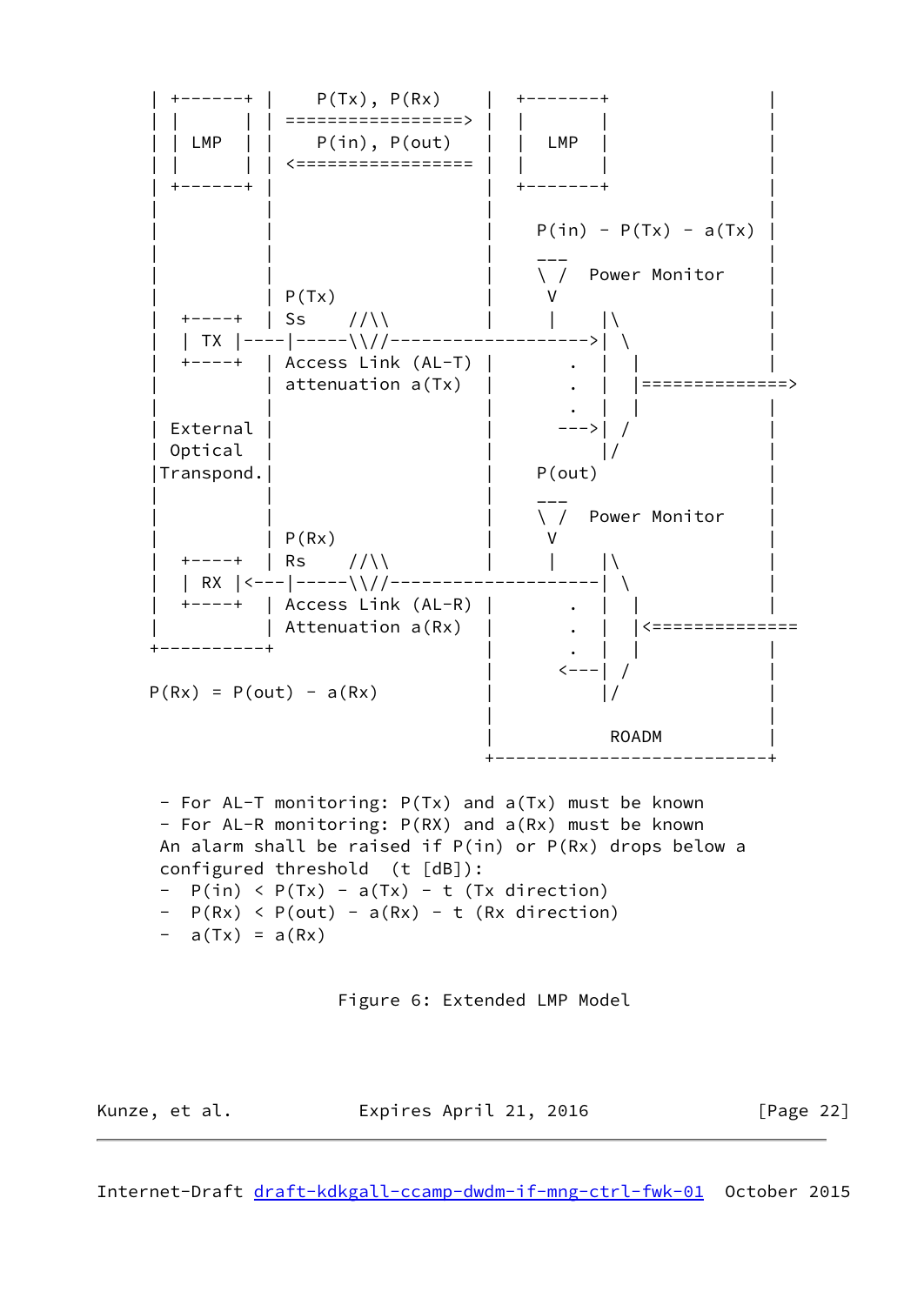Power Control Loop Use Case

 This use case is based on the access link monitoring use case as described above. In addition, the border NE is running a power control application that is capable to control the optical output power of the single channel tributary signal at the output port of the border DWDM NE (towards the external receiver Rx) and the optical output power of the single channel tributary signal at the external transmitter Tx within their known operating range. The time scale of this control loop is typically relatively slow (e.g. some 10s or minutes) because the access link attenuation is not expected to vary much over time (the attenuation only changes when re-cabling occurs).

 From a data plane perspective, this use case does not require additional data plane extensions. It does only require a protocol extension in the control plane (e.g. this LMP draft) that allows the power control application residing in the DWDM border NE to modify the optical output power of the DWDM domain-external transmitter Tx within the range of the currently used application code. Figure 5 below illustrates this use case utilizing the LMP protocol with extensions defined in this draft.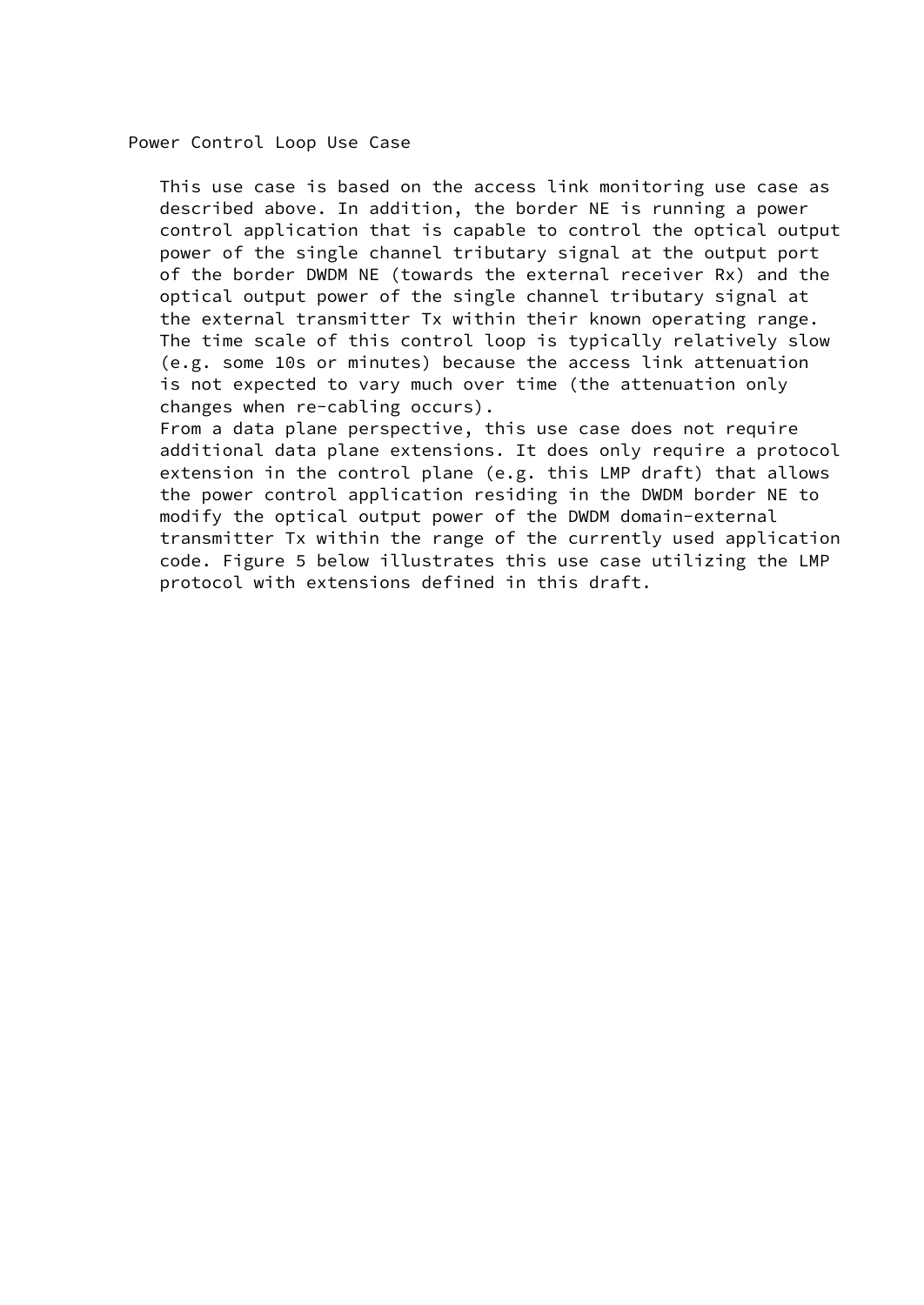Internet-Draft [draft-kdkgall-ccamp-dwdm-if-mng-ctrl-fwk-01](https://datatracker.ietf.org/doc/pdf/draft-kdkgall-ccamp-dwdm-if-mng-ctrl-fwk-01) October 2015

Figure 7 Use case 2: Power Control Loop



Figure 7: Extended LMP Model

 - The Power Control Loops in Transponder and ROADM controls the Variable Optical Attenuators (VOA) to adjust the proper power in base of the ROADM and Receiver caracteristics and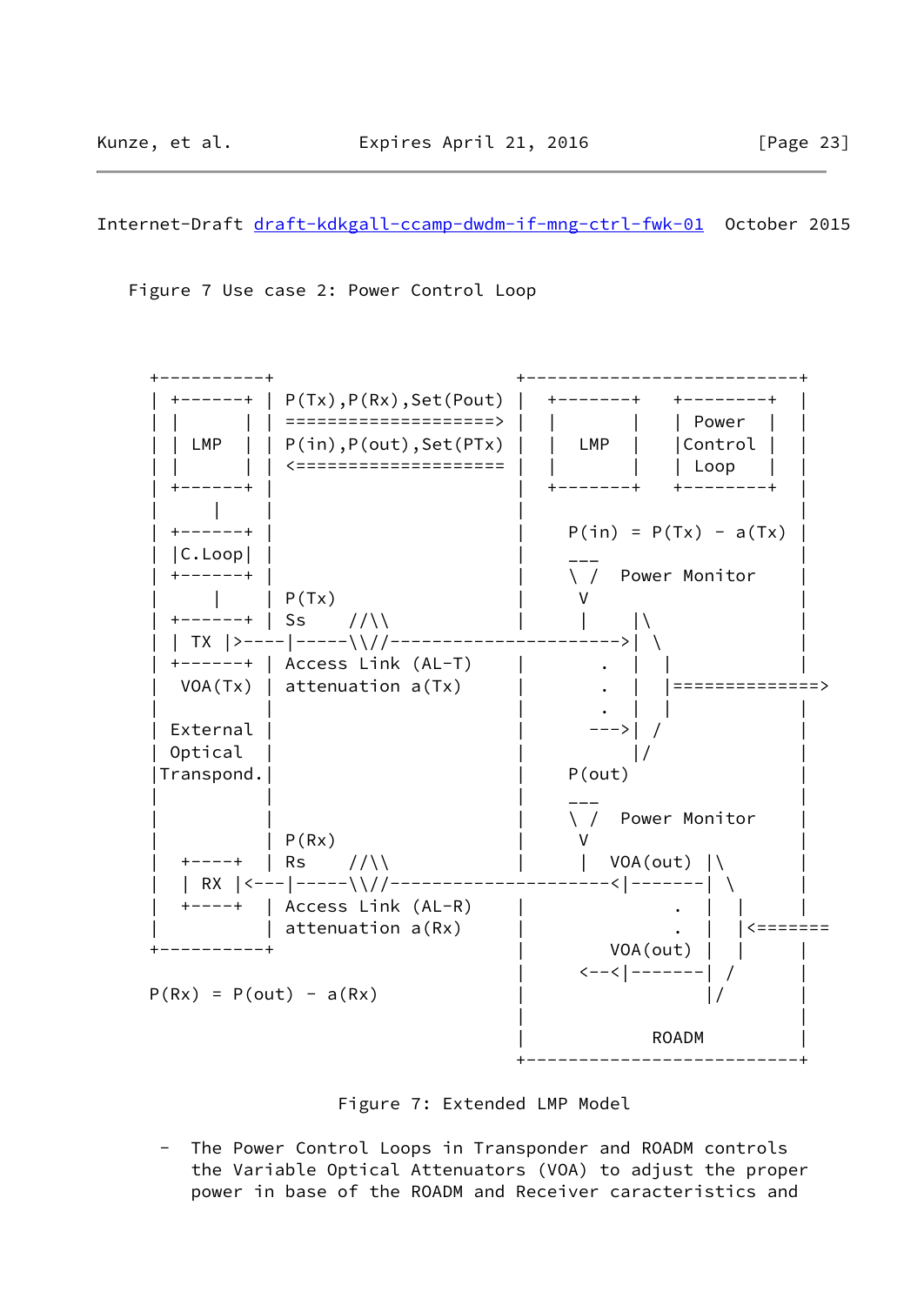the Access Link attenuation

Kunze, et al. **Expires April 21, 2016** [Page 24]

<span id="page-27-1"></span>Internet-Draft [draft-kdkgall-ccamp-dwdm-if-mng-ctrl-fwk-01](https://datatracker.ietf.org/doc/pdf/draft-kdkgall-ccamp-dwdm-if-mng-ctrl-fwk-01) October 2015

# <span id="page-27-0"></span>[6](#page-27-0). Acknowledgements

 The author would like to thank Ulrich Drafz for the very good teamwork during the last years and the initial thoughts related to the packet optical integration. Furthermore the author would like to thank all people involved within Deutsche Telekom for the support and fruitful discussions.

<span id="page-27-2"></span>[7](#page-27-2). IANA Considerations

This memo includes no request to IANA.

<span id="page-27-3"></span>[8](#page-27-3). Security Considerations

 The architecture and solution space in scope of this framework imposes no additional requirements to the security models already defined in [RFC5920](https://datatracker.ietf.org/doc/pdf/rfc5920) for packet/optical networks using GMPLS, covering also Control Plane and Management interfaces. Respective security mechanisms of the components and protocols, e.g. LMP security models, can be applied unchanged.

 As this framework is focusing on the single operator use case, the security concerns can be relaxed to a subset compared to a setup where information is exchanged between external parties and over external interfaces.

 Concerning the access control to Management interfaces, security issues can be generally addressed by authentification techniques providing origin verification, integrity and confidentiality. Additionally, access to Management interfaces can be physically or logically isolated, by configuring them to be only accessible out-of band, through a system that is physically or logically separated from the rest of the network infrastructure. In case where management interfaces are accessible in-band at the client device or within the optical transport netork domain, filtering or firewalling techniques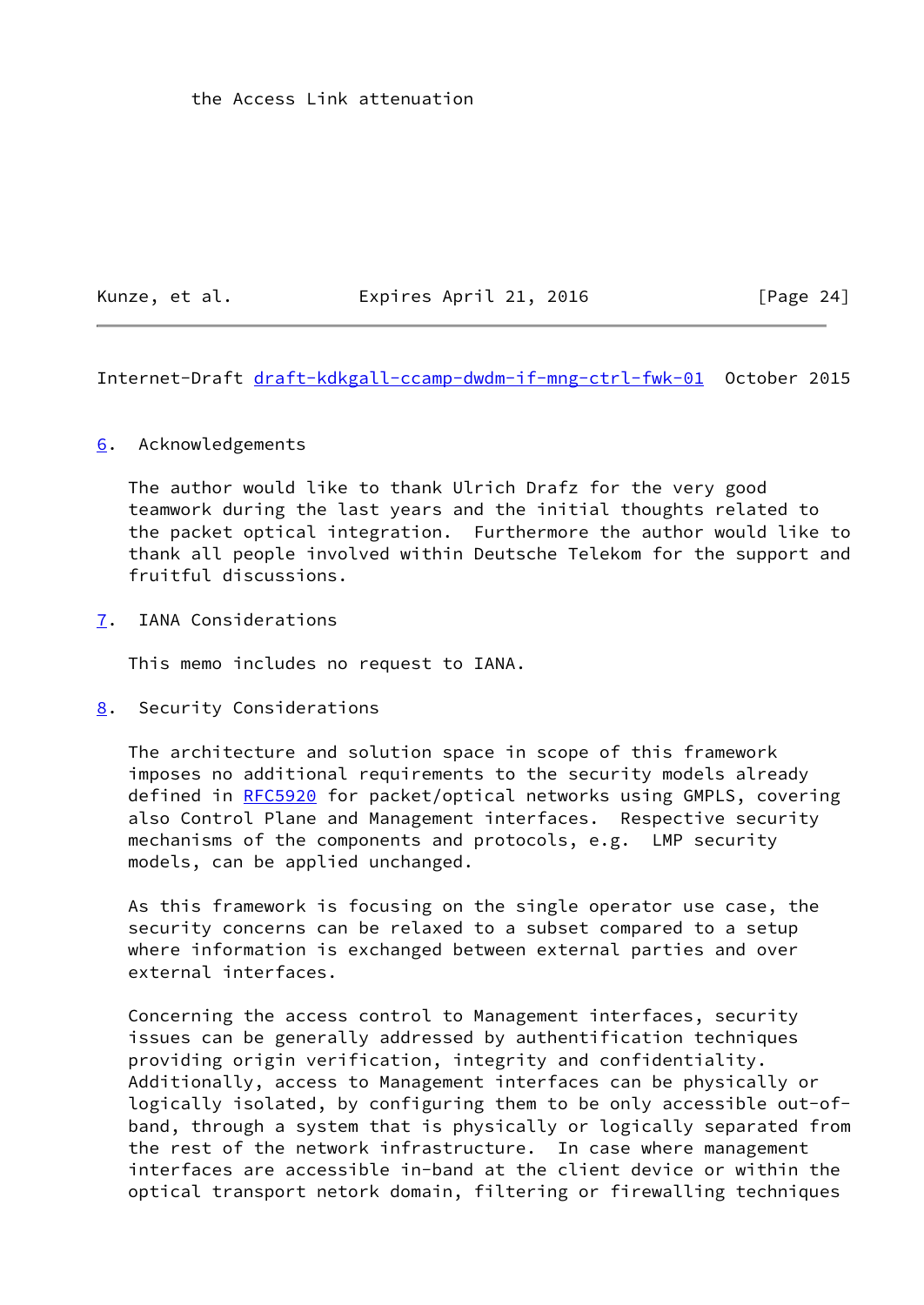can be used to restrict unauthorized in-band traffic. Authentication techniques may be additionally used in all cases.

<span id="page-28-0"></span>[9](#page-28-0). Contributors

# Kunze, et al. **Expires April 21, 2016** [Page 25]

#### <span id="page-28-2"></span>Internet-Draft [draft-kdkgall-ccamp-dwdm-if-mng-ctrl-fwk-01](https://datatracker.ietf.org/doc/pdf/draft-kdkgall-ccamp-dwdm-if-mng-ctrl-fwk-01) October 2015

 Arnold Mattheus Deutsche Telekom Darmstadt Germany email arnold.Mattheus@telekom.de

 Manuel Paul Deutsche Telekom Berlin Germany email Manuel.Paul@telekom.de

 Josef Roese Deutsche Telekom Darmstadt Germany email j.roese@telekom.de

 Frank Luennemann Deutsche Telekom Muenster Germany email Frank.Luennemann@telekom.de

# <span id="page-28-1"></span>[10.](#page-28-1) References

<span id="page-28-3"></span>[10.1](#page-28-3). Normative References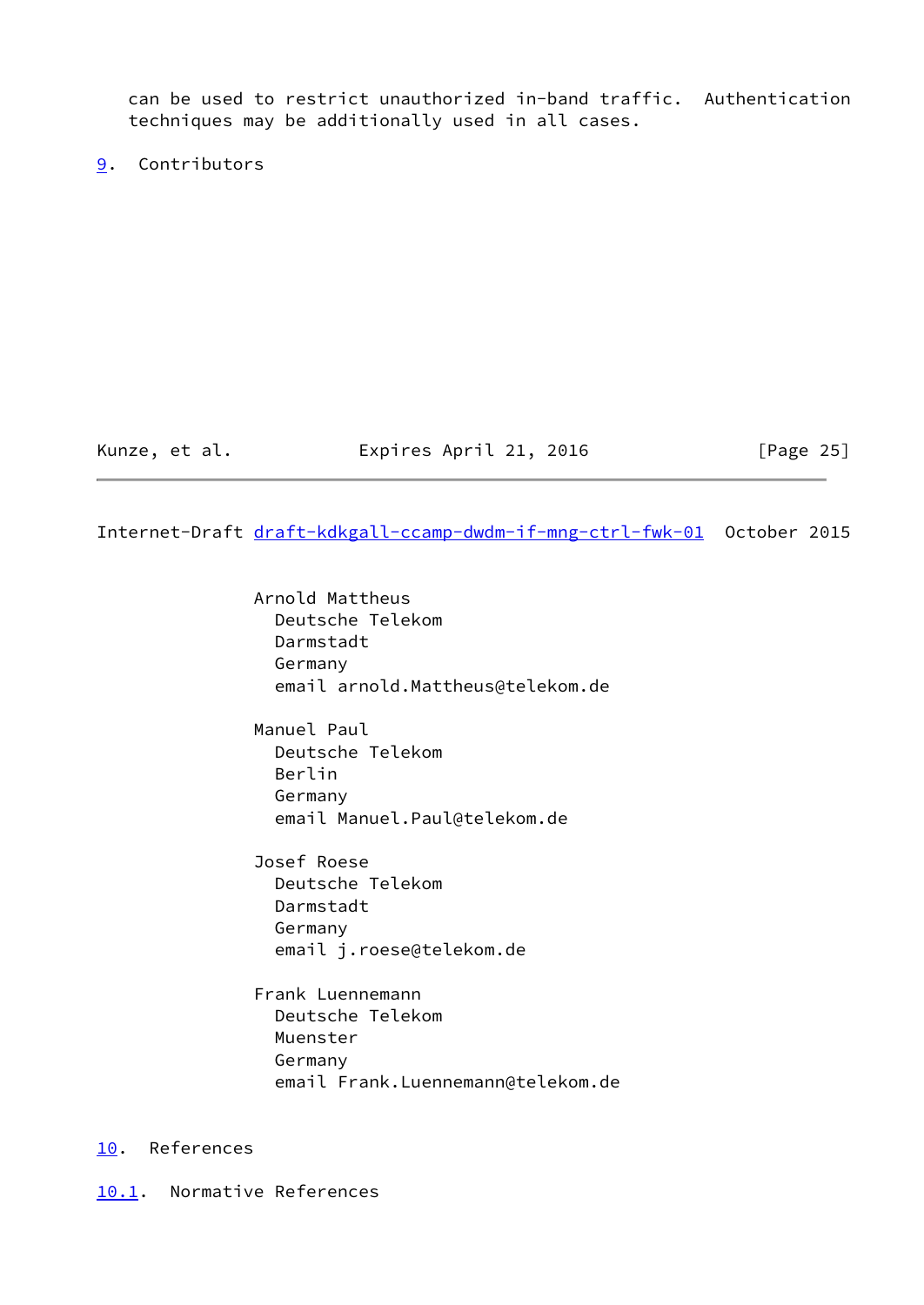- [RFC2863] McCloghrie, K. and F. Kastenholz, "The Interfaces Group MIB", [RFC 2863](https://datatracker.ietf.org/doc/pdf/rfc2863), DOI 10.17487/RFC2863, June 2000, <<http://www.rfc-editor.org/info/rfc2863>>.
- [RFC2119] Bradner, S., "Key words for use in RFCs to Indicate Requirement Levels", [BCP 14](https://datatracker.ietf.org/doc/pdf/bcp14), [RFC 2119](https://datatracker.ietf.org/doc/pdf/rfc2119), DOI 10.17487/RFC2119, March 1997, <<http://www.rfc-editor.org/info/rfc2119>>.
- [RFC2578] McCloghrie, K., Ed., Perkins, D., Ed., and J. Schoenwaelder, Ed., "Structure of Management Information Version 2 (SMIv2)", STD 58, [RFC 2578,](https://datatracker.ietf.org/doc/pdf/rfc2578) DOI 10.17487/RFC2578, April 1999, <<http://www.rfc-editor.org/info/rfc2578>>.
- [RFC2579] McCloghrie, K., Ed., Perkins, D., Ed., and J. Schoenwaelder, Ed., "Textual Conventions for SMIv2", STD 58, [RFC 2579,](https://datatracker.ietf.org/doc/pdf/rfc2579) DOI 10.17487/RFC2579, April 1999, <<http://www.rfc-editor.org/info/rfc2579>>.

| Kunze, et al. | Expires April 21, 2016 | [Page 26] |
|---------------|------------------------|-----------|
|---------------|------------------------|-----------|

<span id="page-29-0"></span>Internet-Draft [draft-kdkgall-ccamp-dwdm-if-mng-ctrl-fwk-01](https://datatracker.ietf.org/doc/pdf/draft-kdkgall-ccamp-dwdm-if-mng-ctrl-fwk-01) October 2015

- [RFC2580] McCloghrie, K., Ed., Perkins, D., Ed., and J. Schoenwaelder, Ed., "Conformance Statements for SMIv2", STD 58, [RFC 2580,](https://datatracker.ietf.org/doc/pdf/rfc2580) DOI 10.17487/RFC2580, April 1999, <<http://www.rfc-editor.org/info/rfc2580>>.
- [RFC3591] Lam, H-K., Stewart, M., and A. Huynh, "Definitions of Managed Objects for the Optical Interface Type", [RFC 3591,](https://datatracker.ietf.org/doc/pdf/rfc3591) DOI 10.17487/RFC3591, September 2003, <<http://www.rfc-editor.org/info/rfc3591>>.
- [RFC6205] Otani, T., Ed. and D. Li, Ed., "Generalized Labels for Lambda-Switch-Capable (LSC) Label Switching Routers", [RFC 6205,](https://datatracker.ietf.org/doc/pdf/rfc6205) DOI 10.17487/RFC6205, March 2011, <<http://www.rfc-editor.org/info/rfc6205>>.
- [RFC4209] Fredette, A., Ed. and J. Lang, Ed., "Link Management Protocol (LMP) for Dense Wavelength Division Multiplexing (DWDM) Optical Line Systems", [RFC 4209](https://datatracker.ietf.org/doc/pdf/rfc4209), DOI 10.17487/RFC4209, October 2005, <<http://www.rfc-editor.org/info/rfc4209>>.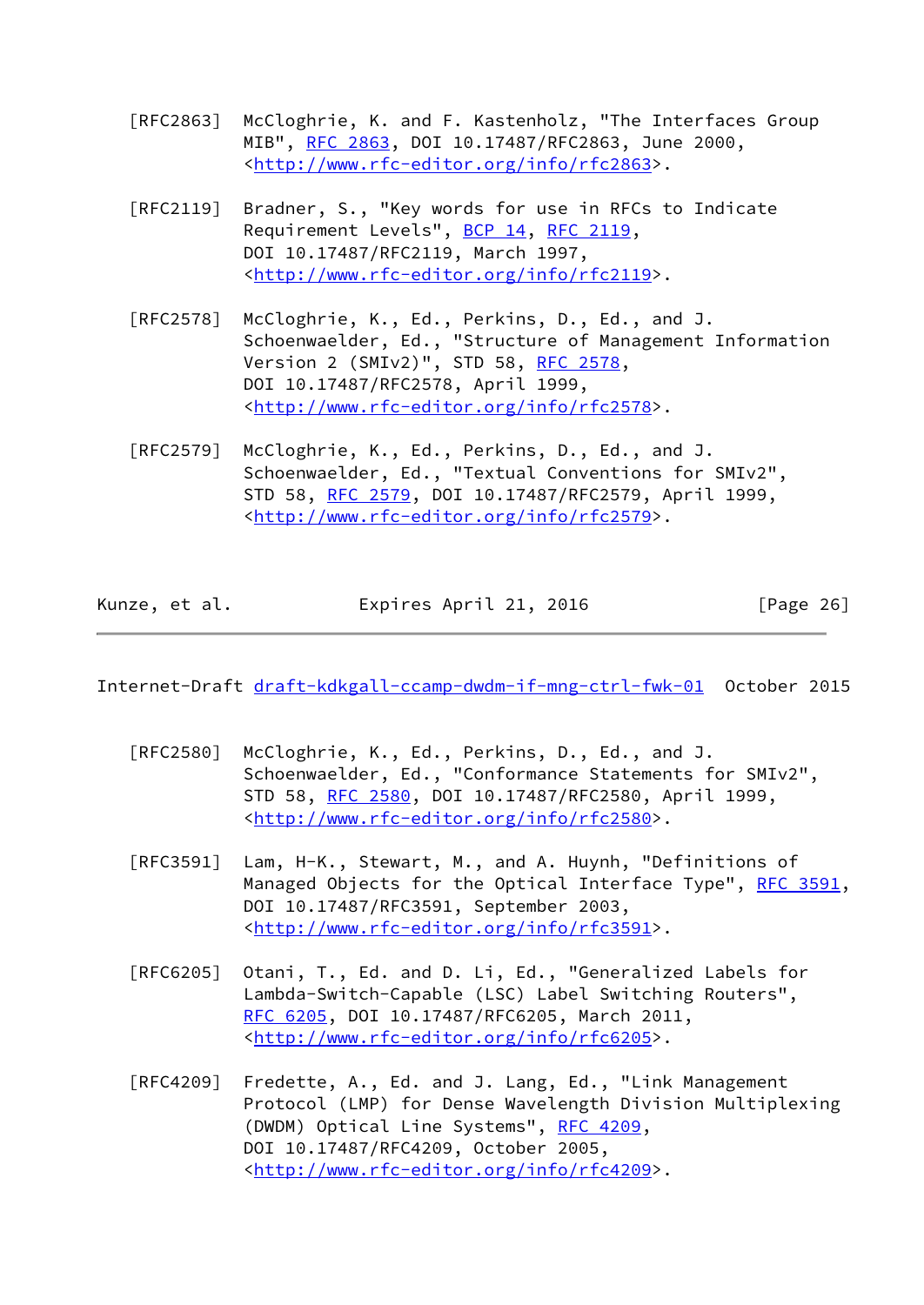<span id="page-30-2"></span>[ITU.G698.2]

 International Telecommunications Union, "Amplified multichannel dense wavelength division multiplexing applications with single channel optical interfaces", ITU-T Recommendation G.698.2, November 2009.

[ITU.G709]

 International Telecommunications Union, "Interface for the Optical Transport Network (OTN)", ITU-T Recommendation G.709, March 2003.

<span id="page-30-3"></span>[ITU.G.872]

 International Telecommunications Union, "Architecture of optical transport networks", ITU-T Recommendation G.872, November 2001.

<span id="page-30-0"></span>[10.2](#page-30-0). Informative References

<span id="page-30-4"></span>[Black-Link-MIB]

 Internet Engineering Task Force, "A SNMP MIB to manage black-link optical interface parameters of DWDM applications", [draft-galimbe-kunze-g-698-2-snmp-mib](https://datatracker.ietf.org/doc/pdf/draft-galimbe-kunze-g-698-2-snmp-mib) [draft](https://datatracker.ietf.org/doc/pdf/draft-galimbe-kunze-g-698-2-snmp-mib) [galimbe-kunze-g-698-2-snmp-mib](https://datatracker.ietf.org/doc/pdf/draft-galimbe-kunze-g-698-2-snmp-mib), July 2011.

| Expires April 21, 2016<br>[Page 27]<br>Kunze, et al. |  |
|------------------------------------------------------|--|
|------------------------------------------------------|--|

<span id="page-30-1"></span>Internet-Draft [draft-kdkgall-ccamp-dwdm-if-mng-ctrl-fwk-01](https://datatracker.ietf.org/doc/pdf/draft-kdkgall-ccamp-dwdm-if-mng-ctrl-fwk-01) October 2015

 [ITU-TG.691] ITU-T, "Optical interfaces for single channel STM-64 and other SDH systems with optical amplifiers", ITU-T Recommendation ITU-T G.691, 2008.

 [ITU-TG.693] ITU-T, "Optical interfaces for intra-office systems", ITU-T Recommendation ITU-T G.693, 2009.

[ITU-TG.957]

 ITU-T, "Optical interfaces for equipments and systems relating to the synchronous digital hierarchy", ITU-T Recommendation ITU-T G.957, 2006.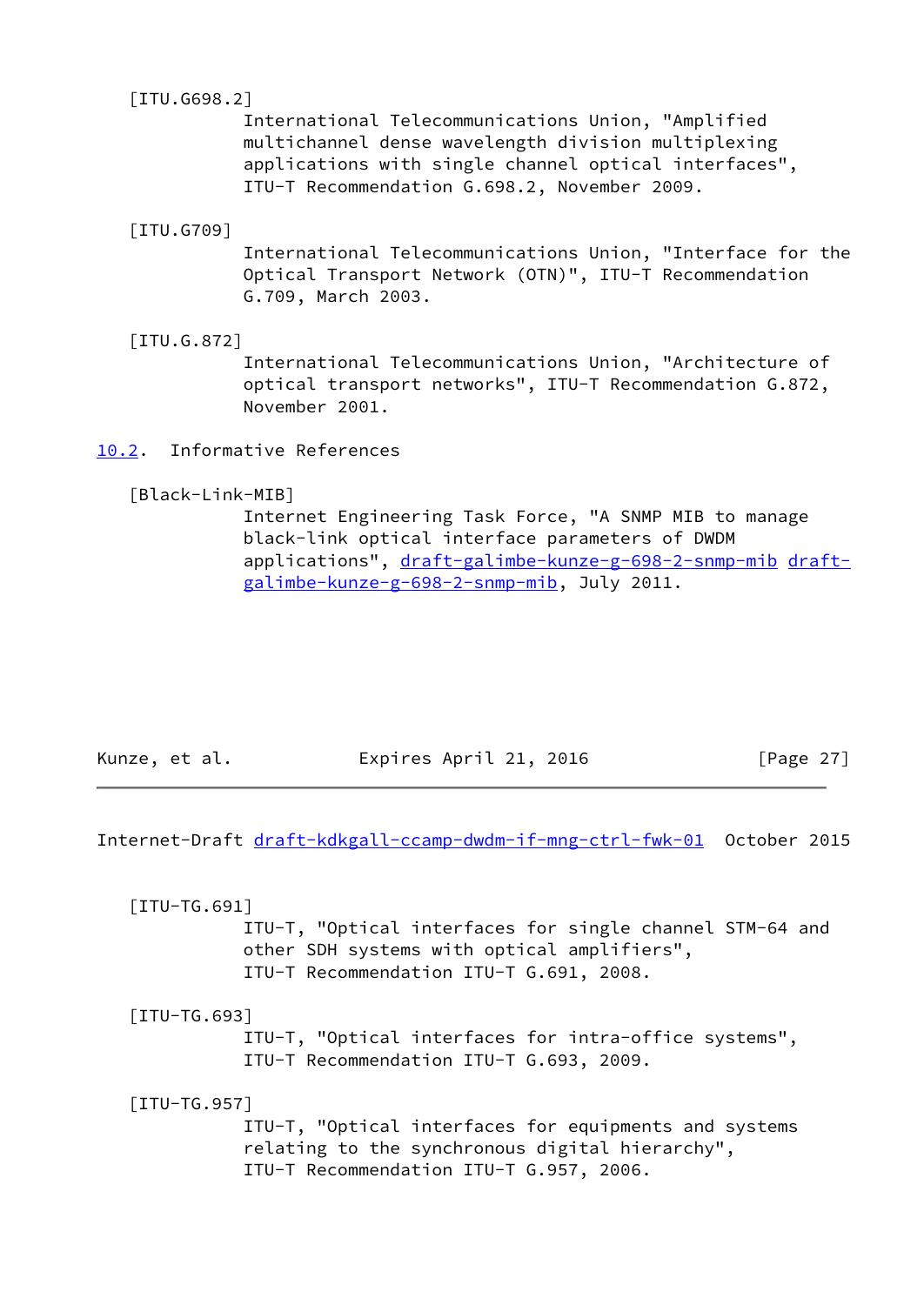[ITU-TG.959.1] ITU-T, "Optical transport network physical layer interfaces", ITU-T Recommendation ITU-T G.959.1, 2009. [ITU-TG.8081] ITU-T, "Terms and definitions for Automatically Switched Optical Networks (ASON)", ITU-T Recommendation G.8081", ITU-T Recommendation ITU-T G.8081, September 2010. Authors' Addresses Ruediger Kunze (editor) Deutsche Telekom Dddd, xx Berlin Germany Phone: +49xxxxxxxxx Email: RKunze@telekom.de Gert Grammel (editor) Juniper Oskar-Schlemmer Str. 15 80807 Muenchen Germany Phone: +49 1725186386 Email: ggrammel@juniper.net

Kunze, et al. **Expires April 21, 2016** [Page 28]

Internet-Draft [draft-kdkgall-ccamp-dwdm-if-mng-ctrl-fwk-01](https://datatracker.ietf.org/doc/pdf/draft-kdkgall-ccamp-dwdm-if-mng-ctrl-fwk-01) October 2015

 Dieter Beller (editor) ALU Lorenzstrasse, 10 70435 Stuttgart Germany Phone: +4971182143125